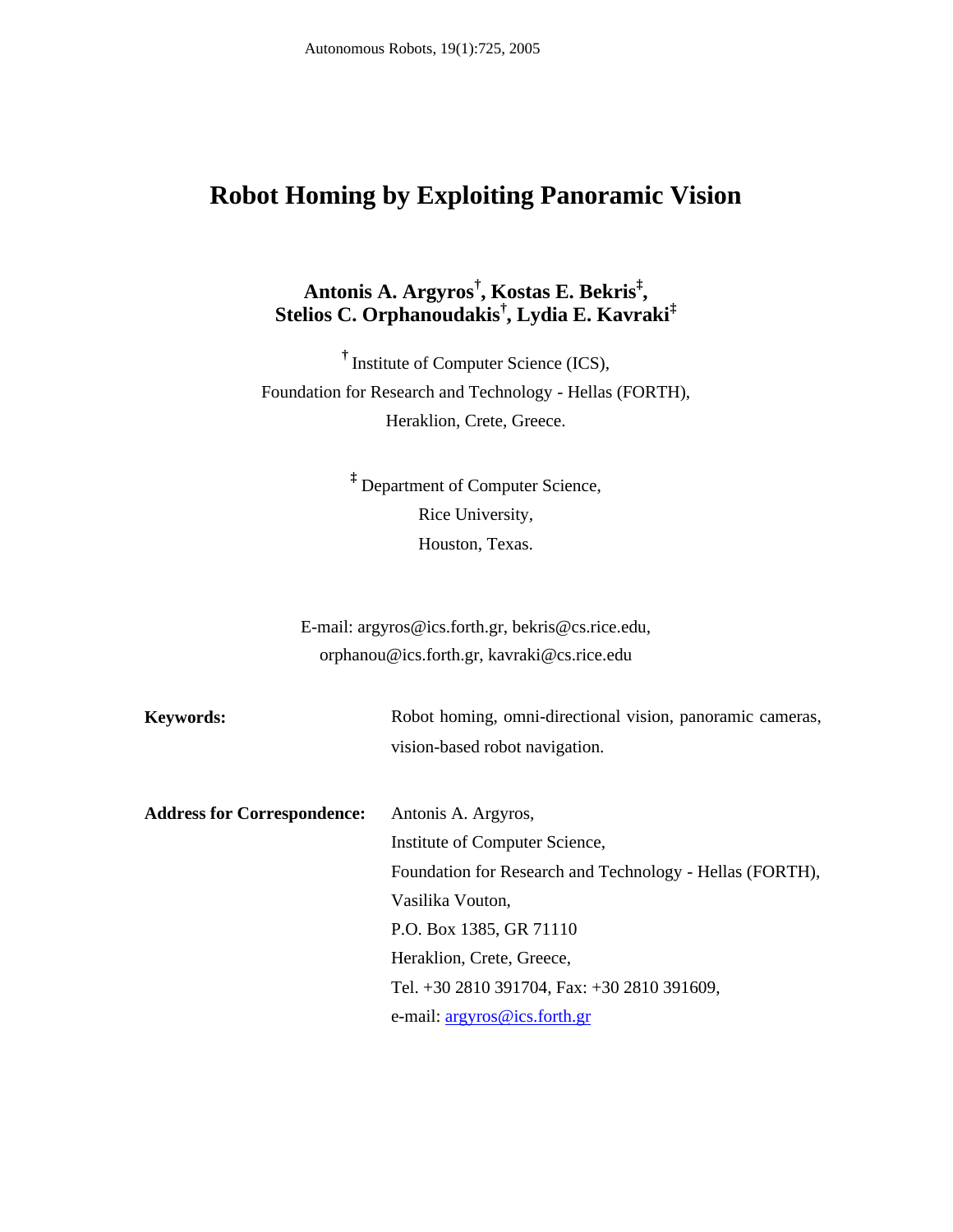### **Robot Homing by Exploiting Panoramic Vision**

Antonis A. Argyros<sup>†</sup>, Kostas E. Bekris<sup>‡</sup>, Stelios C. Orphanoudakis<sup>†</sup>, Lydia E. Kavraki<sup>‡</sup>

**†** Institute of Computer Science, Foundation for Research and Technology - Hellas (FORTH), Heraklion, Crete, Greece.

**‡** Department of Computer Science, Rice University, Houston, Texas.

E-mail: argyros@ics.forth.gr, bekris@cs.rice.edu, orphanou@ics.forth.gr, kavraki@cs.rice.edu

#### **Abstract**

We propose a novel, vision-based method for robot homing, the problem of computing a route so that a robot can return to its initial "home" position after the execution of an arbitrary "prior" path. The method assumes that the robot tracks visual features in panoramic views of the environment that it acquires as it moves. By exploiting only angular information regarding the tracked features, a local control strategy moves the robot between two positions, provided that there are at least three features that can be matched in the panoramas acquired at these positions. The strategy is successful when certain geometric constraints on the configuration of the two positions relative to the features are fulfilled. In order to achieve long-range homing, the features' trajectories are organized in a visual memory during the execution of the "prior" path. When homing is initiated, the robot selects Milestone Positions (MPs) on the "prior" path by exploiting information in its visual memory. The MP selection process aims at picking positions that guarantee the success of the local control strategy between two consecutive MPs. The sequence of successive MPs successfully guides the robot even if the visual context in the "home" position is radically different from the visual context at the position where homing was initiated. Experimental results from a prototype implementation of the method demonstrate that homing can be achieved with high accuracy, independent of the distance traveled by the robot. The contribution of this work is that it shows how a complex navigational task such as homing can be accomplished efficiently, robustly and in real-time by exploiting primitive visual cues. Such cues carry implicit information regarding the 3D structure of the environment. Thus, the computation of explicit range information and the existence of a geometric map are not required.

**Keywords:** Robot homing, omni-directional vision, panoramic cameras, vision-based robot navigation.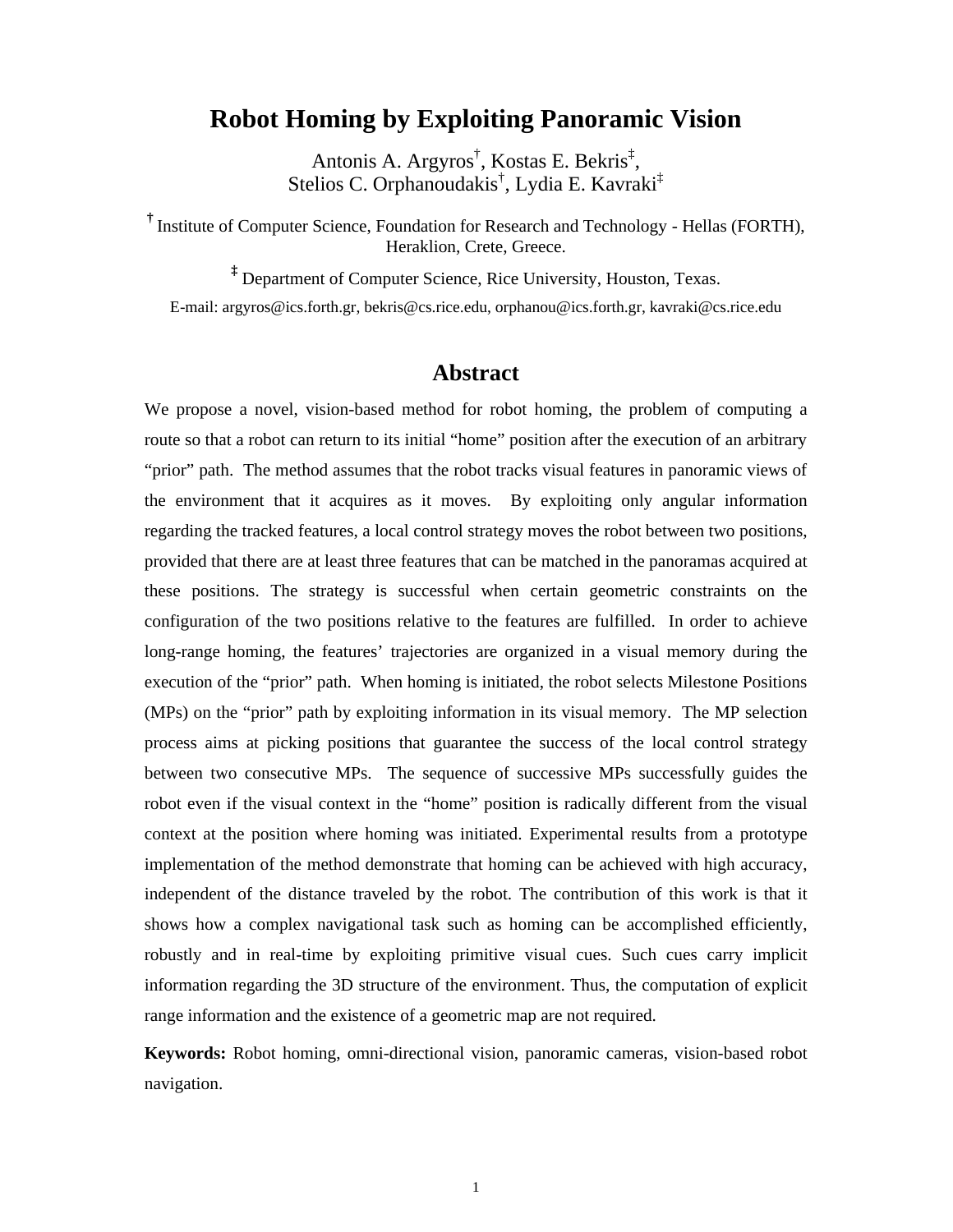# **1. Introduction**

The goal of this research is to propose a minimalist, yet robust, vision-based method that supports robot homing and to describe a real time implementation of this method on a robotic platform. Homing is a term that robotics has borrowed from biology [20, 43]**,** where it is usually used to describe the ability of various living organisms to return to their nest after having distanced themselves to forage. Homing is also a useful behavior for mobile robots. It is assumed that a mobile robot starts moving at a position in its workspace, which we will call the "home" position and executes an arbitrary path, called the "prior" path. The execution of the prior path may have been the result of a different behavior such as workspace exploration or target following. Then, the problem is to develop a means of enabling the robot to find its way back to the home position. Homing accuracy can be crucial, particularly when a subsequent task depends on the accurate positioning of the robot. For example, docking for battery recharging may require homing with high (i.e. in the order of a centimeter) positional accuracy. One of the objectives of this work is to reach this level of homing accuracy in order to provide support for such tasks.

#### **1.1. Related work on robot homing**

Robot homing is an instance of the general robot navigation problem. There have been many efforts towards solving navigational tasks using non-visual sensors. Mobile robots are typically equipped with odometry sensors which, in principle, suffice to support homing. However, the errors in the information provided by odometry sensors are considerable and, most importantly, cumulative. Recent research efforts use odometry only as a coarse indication of the robot's pose and employ range (ultrasound or laser) sensors to create or use a metric representation of the environment (e.g. occupancy-grid maps) [37, 38, 40]. Several of these methods have been proven successful in the context of demanding applications in complex environments [5, 42]. However, indoor environments often exhibit similar 3D structure at completely different locations, which results in high uncertainty in the estimation of the robots' pose. Therefore, a lot of research effort has been devoted to dealing with uncertainty in robot localization [6, 18, 26, 19, 39].

On the other hand, visual sensors provide dense information regarding "where is what". A survey of methods for vision-based robot navigation is presented in [15]. When visual sensors are used, topological workspace representations are usually constructed [11,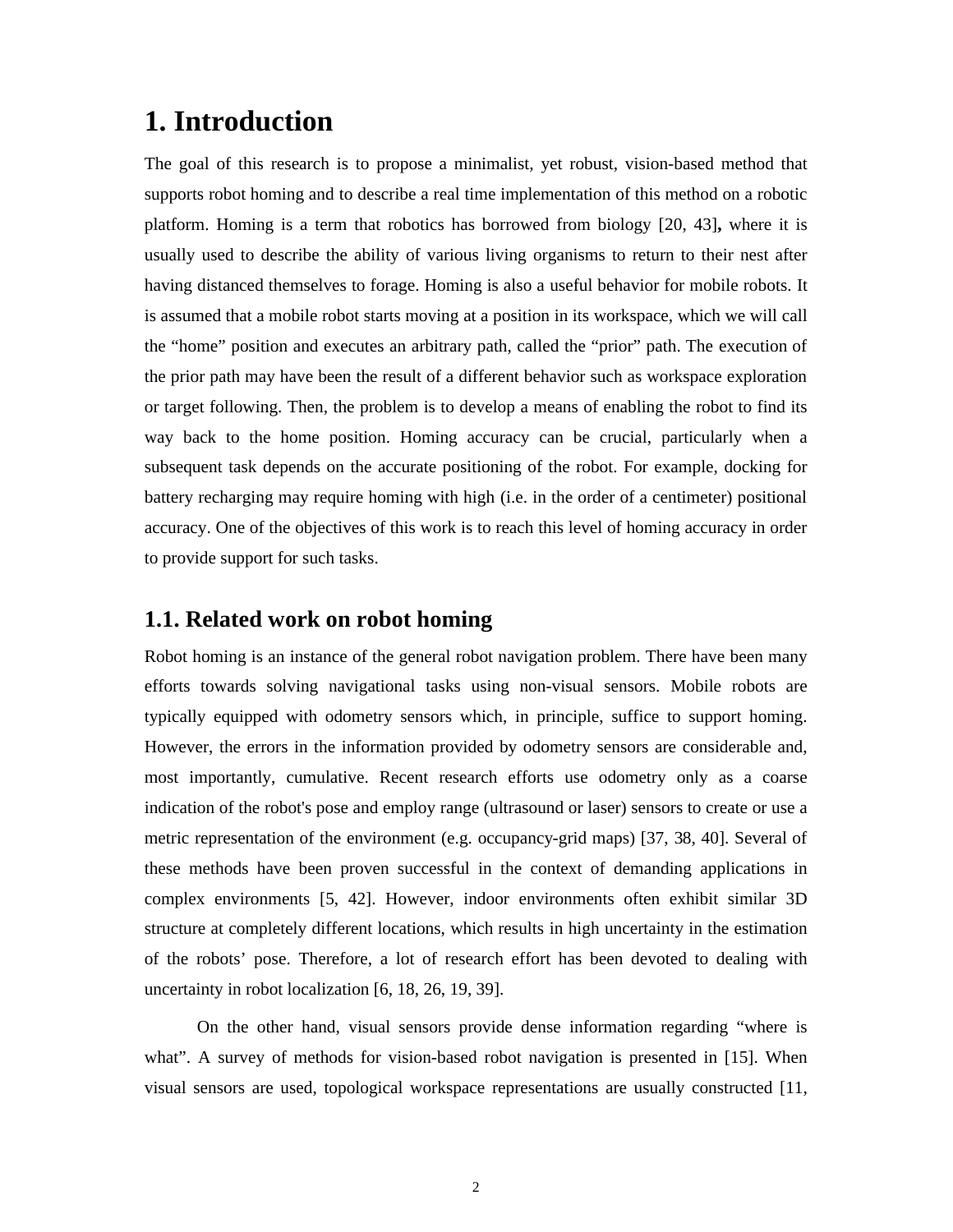33]. An interesting approach for homing [3] is based on recovering the epipolar geometry relating two images. The applicability of this approach is limited by the difficulty in establishing feature correspondences between distant viewpoints. In order to solve the correspondence problem between distant views, several efforts exploit algorithms that are invariant to affine transformations, such as the Fourier-Mellin transform [32]. Methods that combine range and visual information have also been proposed [17, 2].



**Figure 1:** An example of a panoramic image.

The aforementioned methods have been applied to visual input provided by conventional cameras with limited field of view. Panoramic cameras, however, can provide up to a  $360^{\circ}$  field of view (see Figure 1). For navigational tasks a wide field of view is essential since a robot can observe most of its surroundings without the need for elaborate gaze control. Furthermore, the likelihood of detecting reference features and the "life-cycle" of a tracked feature are increased, while changes due to dynamic aspects of the environment can be tolerated [9]. Chahl et al [10] have used panoramic cameras for egomotion estimation, range computation and localization. Kröse et al [27] have studied the problem of robot localization while Bianco et al [4] have investigated possible landmark definitions that allow for robot navigation. Winters et al [44, 45] have used omni-directional cameras to achieve robot navigation by constructing a topological representation of the environment and by applying visual path following.

The choice of vision as the primary source of sensory information for achieving a homing behavior is also inspired by nature, which provides a plethora of visual systems that are successful in assisting long-range navigation and homing. Insects such as ants and bees exhibit remarkable homing abilities based on a minimalist cognitive architecture that associates motion vectors to visual content, without 3D reconstruction of the environment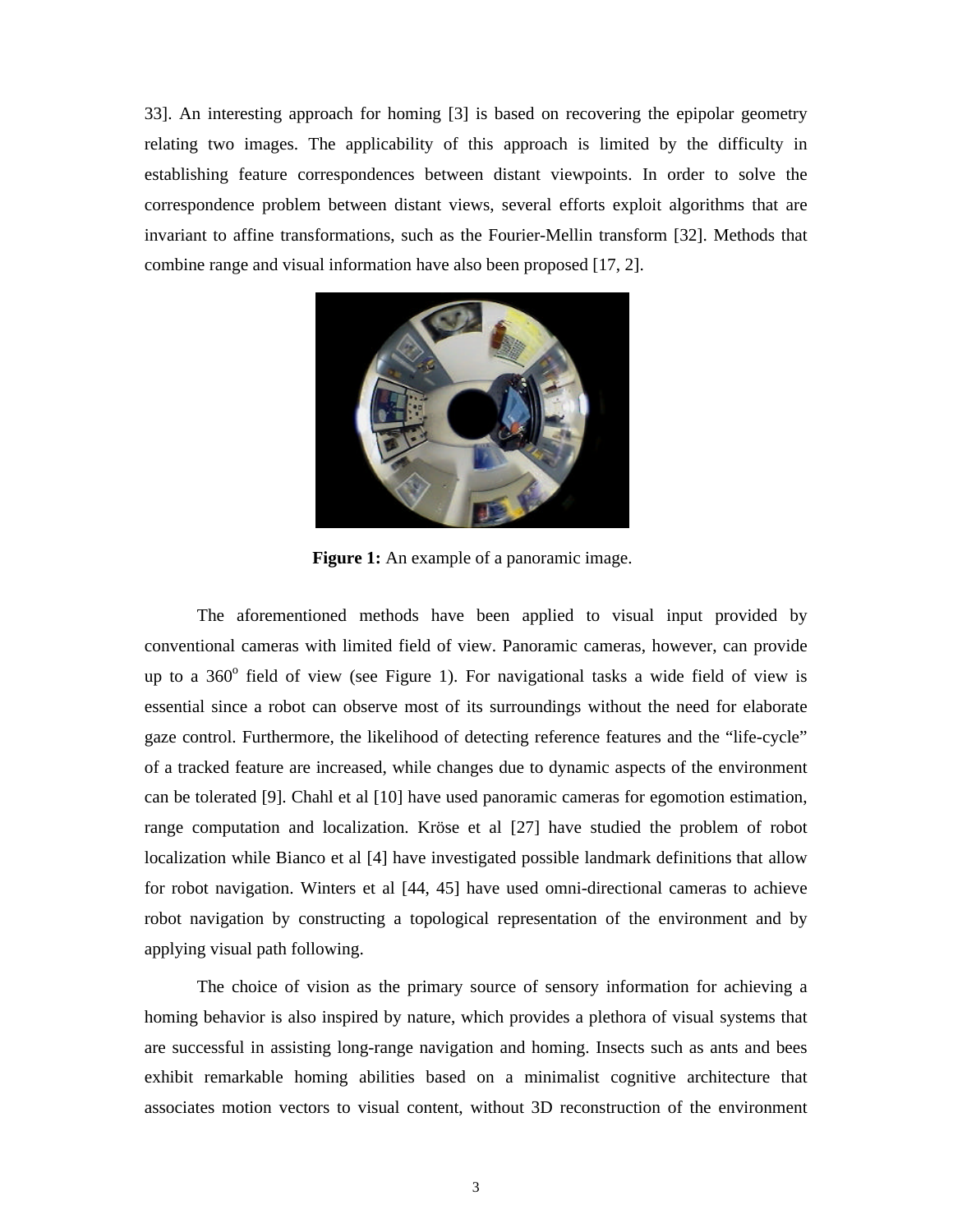[16]. One of the first algorithmic models for homing was developed to explain the navigational capabilities of ants and bees. Collett et al [12, 13] and Srinivasan et al [35] have studied insect navigation and they proposed various ways in which insects use familiar landmarks on their trip to the home position. Cartwright and Collett [7, 8] have proposed the so-called *snapshot model*. According to this model, a snapshot is taken at the home position. When the agent is displaced to a different position both the perceived angles and the landmarks sizes on the retina change. As a result, the snapshots acquired at these two positions vary significantly in appearance. Pairing sectors of the current and home snapshots using compass information can derive a home vector, pointing approximately to the direction of the home position. Each pairing generates two unit vectors, (a) a tangential vector pointing from the snapshot sector towards the current view sector and (b) a radial vector, which points centrifugally, if the apparent size of the current view sector is smaller than the size of its counterpart in the snapshot and vice versa. Summing all unit vectors derives the homing vector. This approach requires the use of compass information and is successful in driving the robot to the goal only if the starting position is in the vicinity of the goal.

Many other research efforts towards solving the problem of vision-based homing in robotics have been inspired by the snapshot model. For example, Lambrinos et al [28] introduced the proportional vector model and implemented it on the Sahabot II. The experiments were conducted on a flat plane in the Sahara desert with four black cylinders as highly distinctive landmarks. The snapshots were aligned at a direction obtained from the polarized light compass of Sahabot. Möller [31] describes the average landmark vector technique and its implementation on analog hardware, which is closely related to the snapshot model. Franz et al [21, 22, 23] proposed the *average displacement vector* model that is based on the assumption that landmarks are equidistant from the current viewpoint. According to this model, the equal distance assumption is not supposed to drastically affect the convergence properties of their control algorithm. Franz et al [24] provide an excellent review of bio-mimetic robot navigation. Most of these approaches use compass information that facilitates the task of corresponding landmarks in panoramas acquired from different viewpoints.

Another way of achieving homing is by "memorizing" the environment. This is the approach taken by appearance-based methods. Cameras are nicely suited for such approaches, since images are usually stored to represent a location and control is associated with each stored image. The images taken during homing are matched with images acquired and stored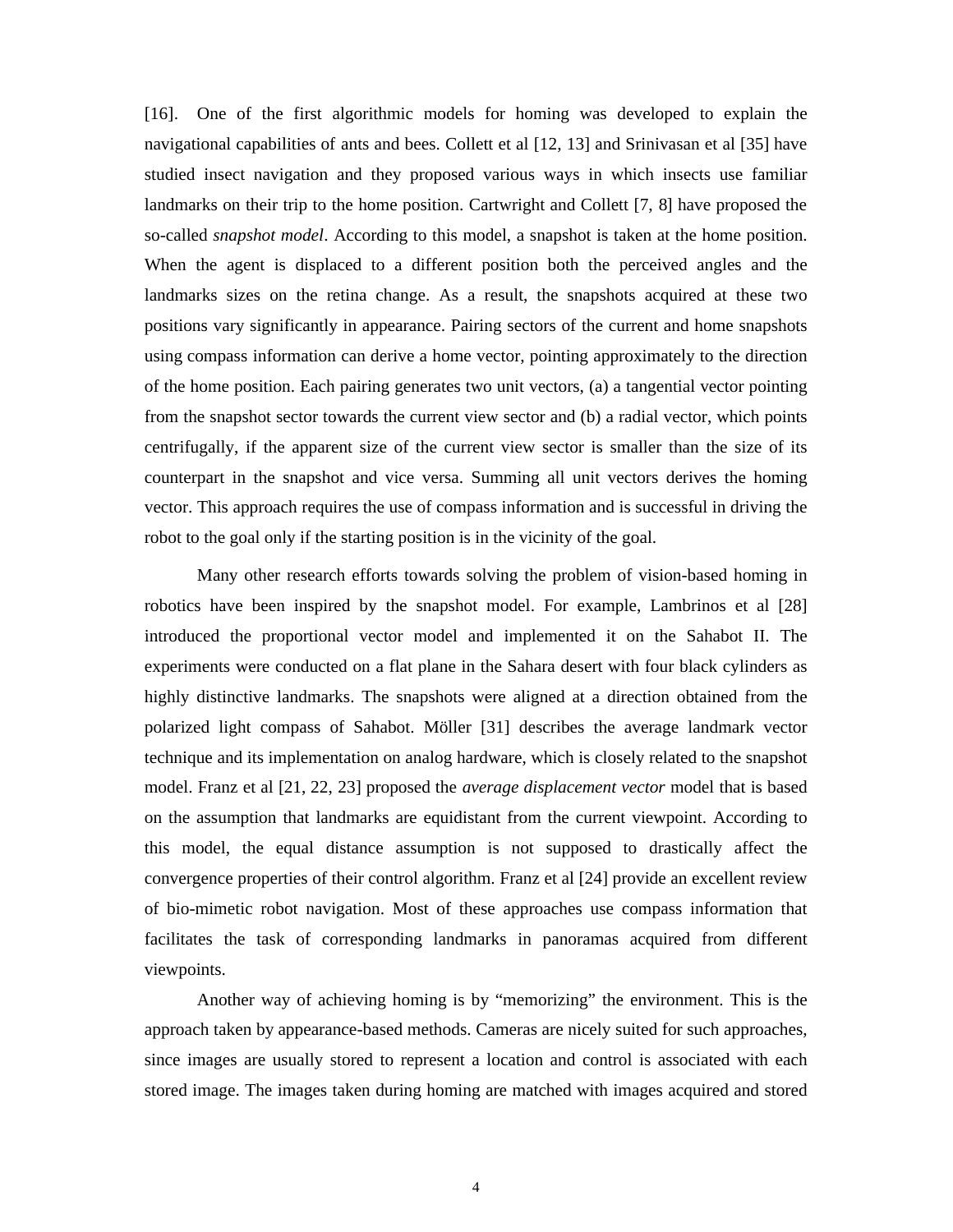during the execution of the prior path. Gaussier et al [25] developed a neural network approach to map perception to action. The robot computes an array of maximum intensity averages along the horizontal axis. The set of maximum values in the array defines a "place", which a neural network associates with a control that eventually moves the robot to its final destination. Matsumoto et al [30] introduced the VSRR ("view-sequence") concept, where the robot stores a sequence of images and associated controls. Then the system computes the displacement in pixels between the current image and the best-matched stored image. This displacement is used in a table to extract controls.

#### **1.2. The proposed approach to homing**

We assume a robot equipped with a panoramic camera mounted on it. The basic building block of the proposed homing strategy is a local, reactive control strategy, which enables a robot to move between two adjacent positions. The success of the control strategy depends on the existence of at least three matched image features between the two panoramas acquired at these two positions. The features employed in our approach are image corners, which can be automatically extracted and localized in images [34]. Usually, a plethora of such features can be extracted in images acquired in realistic environments as opposed to other more complex landmarks [36]. Establishing feature correspondences in images acquired from adjacent viewpoints is an extensively studied problem in computer vision. This problem can be simplified by tracking the image features in all intermediate frames that the robot acquires between two nearby positions during the execution of the prior path. Therefore, short-range homing, i.e. homing initiated at a position close to home, can be achieved by direct application of the local control strategy. In the case of long-range homing prominent features are greatly displaced and/or occluded, and the correspondence problem becomes much more difficult to solve. In many interesting cases the visual context at the home and the current positions are totally different (e.g. two positions in different rooms) which makes the establishment of correspondences an impossible task, simply because such correspondences do not exist. Therefore, the local control strategy cannot support long-range homing. To overcome this problem, the proposed method decomposes homing into a series of simpler navigational tasks, each of which can be implemented using the proposed local control strategy.

The operation of the overall homing strategy is depicted in Figure 2. As the robot departs from its home position H it acquires panoramic views of the environment from which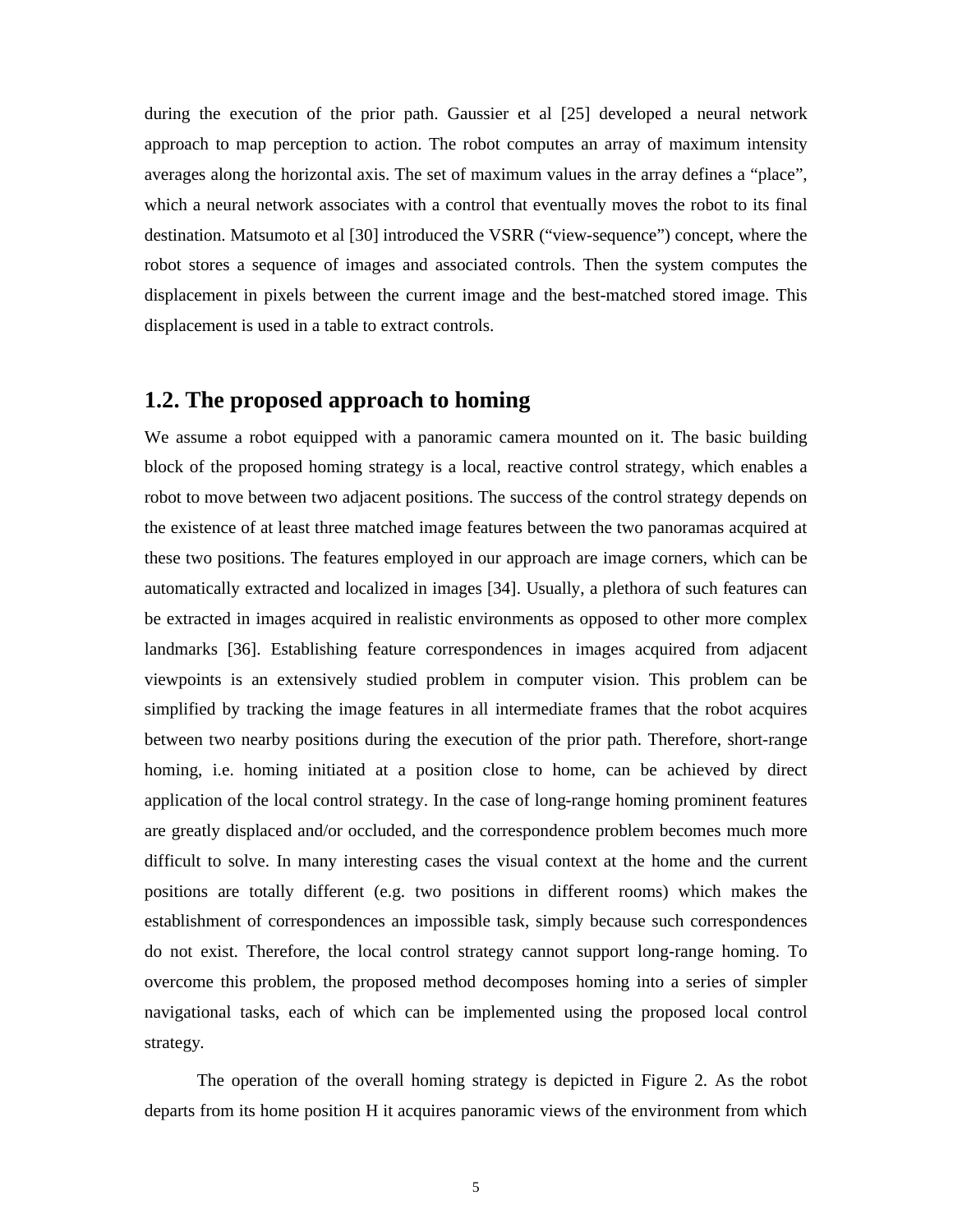it extracts characteristic features and tracks them in subsequent frames. In our implementation we are employing the KLT algorithm for corner tracking [34, 41]. As the robot moves, some of the features disappear while new ones appear due to the changing viewpoint, possible changes in lighting conditions, occlusions, etc. The system builds a visual memory that records the "life-cycle" of all detected and tracked features. If at a certain moment in time the robot is at location G and decides to return back to its home position H, it automatically defines a number of Milestone Positions (MPs) on the original path connecting H and G, as well as the set of features that will be used to drive the robot between consecutive MPs. The basic aim of this selection process is to guarantee that (a) the robot can move between successive MPs based on the properties of the local control strategy and (b) that visiting all successive MPs will lead the robot to its home position H.



**Figure 2:** An illustration of long range-homing. The robot starts at position H and executes a "prior" path that leads it to some position G. Then, homing is initiated at G, aiming at guiding the robot back to its home position H.

The work presented in this paper exploits panoramic vision and is also influenced by the studies on insect navigation by Cartwright and Collett [7, 8]. Compared to the existing approaches to robot homing, the proposed method has a number of attractive properties. The proposed method enables a robot to solve the homing problem regardless of the length of the prior path and with minimal computational and sensory requirements. In particular, the main contribution of this work is that it shows that robust, long-range homing capabilities can be achieved by a vision-based approach which uses a simple control strategy and does not make use of a geometric map, of range or of compass information. The local control strategy does not require the definition of two types of motion vectors (tangential and centrifugal), as in the original snapshot model and, therefore, the definition of motion vectors is simplified. Furthermore, there is a simple and intuitive stopping criterion that marks the reaching of the home position. The reactive nature of the employed local control strategy enables a robot to perform other important navigational tasks while homing. For example, the robot motion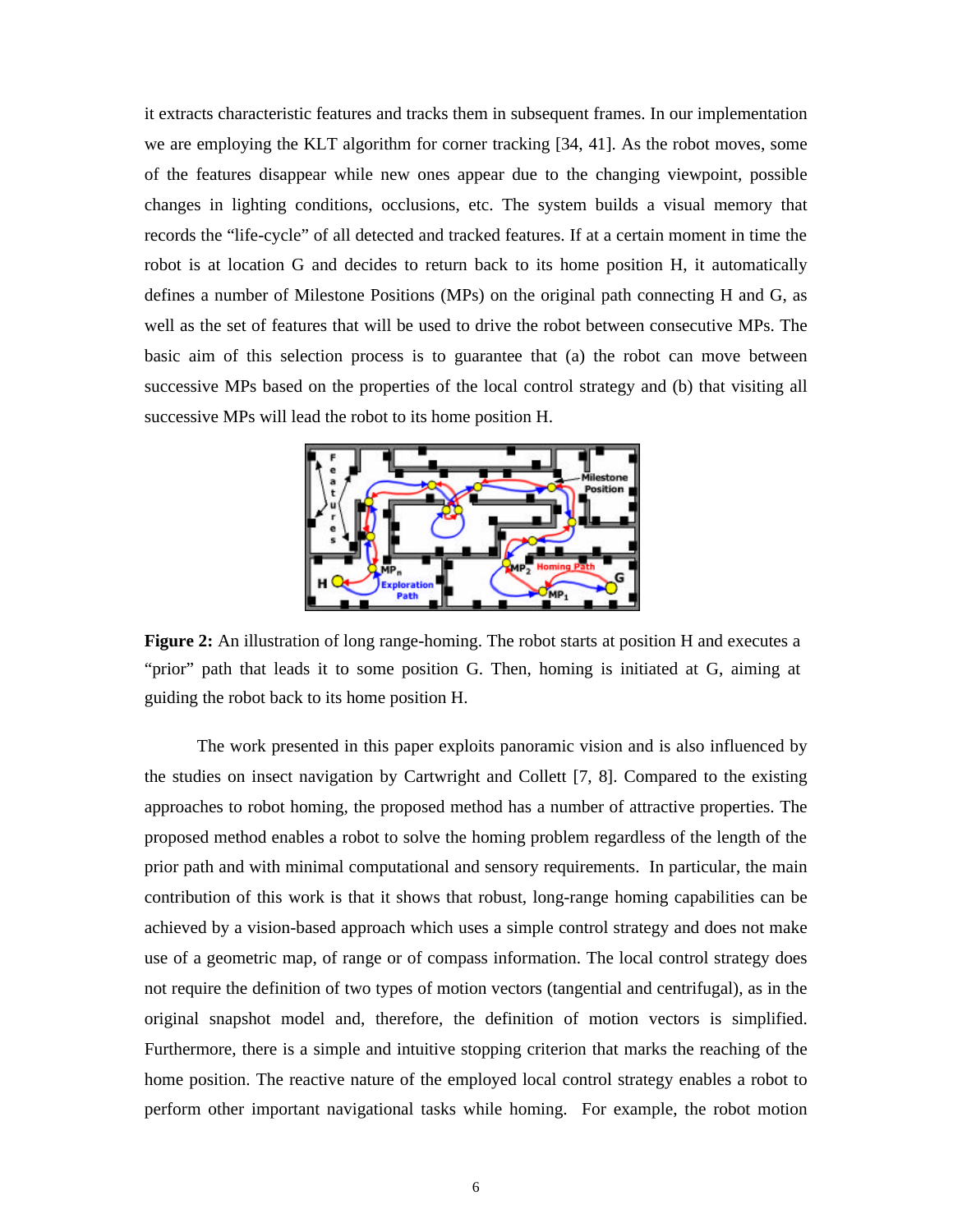vector suggested by the local control strategy can always be combined with the motion vector suggested by a reactive obstacle avoidance module. Last but not least, we provide a complete architecture and an implementation for long-range homing. We show how short-range homing strategies can be incorporated in a global framework even in the case that no feature is commonly visible at the home position and the position where homing was initiated.

The proposed method for robot homing has been implemented and extensively tested on a robotic platform in a real indoor office environment. The home position is achieved with high accuracy after long journeys during which the robot performs complex maneuvers. No modification of the environment is necessary to facilitate the robot in its homing task. The proposed method can efficiently achieve homing as long as enough corners exist in the environment. Due to the simplicity of the tracked features, however, it is guaranteed that there are many of them in a typical indoor environment.

### **1.3. Overview**

 $\overline{a}$ 

The rest of this paper is organized as follows. In Section 2 we present the local control law that is able to move the robot between two adjacent positions. We also provide an analysis of the control strategy demonstrating that the set of positions that are reachable from a specific starting point depends on the spatial configuration of the employed features. In Section 3 the construction and the employment of the visual memory for long-range homing are described. Section 4 presents important issues regarding the detection and tracking of image features in panoramic images while Section 5 summarizes the results from several experiments. Finally, in Section 6, various aspects of the proposed method are discussed and basic conclusions of this research are drawn.

# **2. Local control strategy**

We now present the proposed local control strategy that drives a robot between two adjacent positions S and  $T^1$ , provided that there is an established correspondence between at least three features in the panoramic views acquired at these positions. These positions will later be used as milestone positions (MPs) for long-range homing.

 $<sup>1</sup>$  H is the initial position of the prior path, the home, and G the position where homing is initiated. S and T are</sup> any two positions along the path and they correspond to the starting and target positions for the local control law.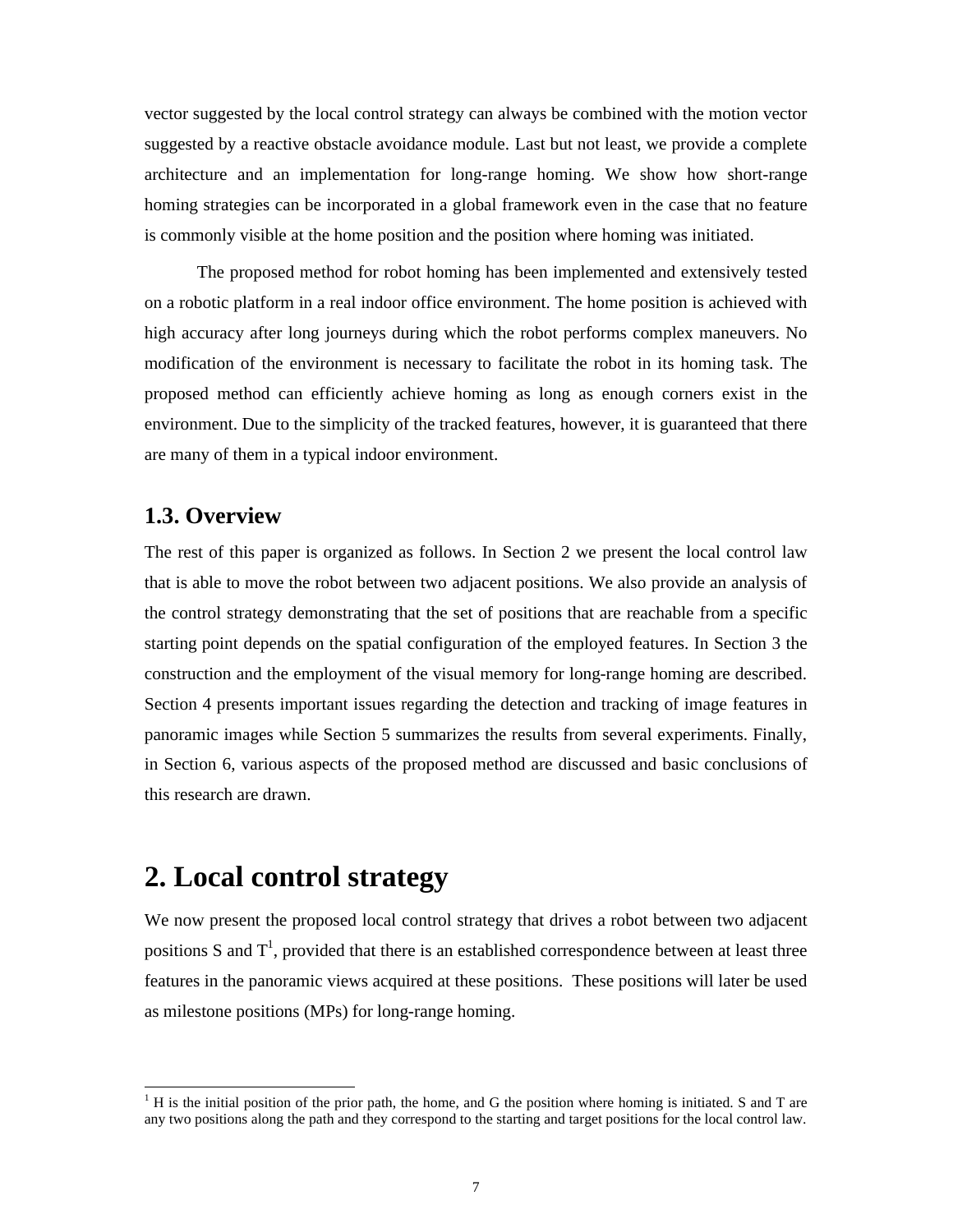### **2.1. Method description**

Let  $F_i$  represent a feature in the environment. We define  $A_P(F_i)$  to be the bearing angle of feature  $F_i$  as observed from position P, i.e. the direction at which the robot perceives the feature relative to its orientation. A pair of features  $F_1$  and  $F_2$ , as observed from position S, define an angle  $F_S(F_1, F_2) = A_S(F_2) - A_S(F_1)$  measured in the range  $[0..2\mathbf{p})$ . The locus of positions that can observe the features  $F_1$  and  $F_2$  at angle  $F_S(F_1, F_2)$  is the circular arc with end-points  $F_1$  and  $F_2$  that passes through S (see the corresponding solid circular arc in Figure 3).



**Figure 3:** If at position S the robot follows the bisector of the angle formed by two features  $F_1$  and  $F_2$  in the environment, it will effectively move on the branch of the hyperbola that passes through S and has points  $F_1$  and  $F_2$  as its foci.

A robot motion vector  $M_{12}$  is defined so that it lies on the bisector of the angle  $\angle F_1SF_2$ and its magnitude is proportional to the angle difference  $|F_T(F_1, F_2) - F_S(F_1, F_2)|$ . The direction of  $M_{12}$  can easily be computed as  $A_S(F_1) + F_S(F_1, F_2)/2$ . Intuitively, the partial motion vector  $M_{12}$  contributes towards equalizing the corresponding angles at positions S and T. Therefore, the larger the angular difference is, the strongest the component of motion towards this direction will be. The direction of motion is determined by the relative size of the angles; if the angle at T is larger (smaller) than the corresponding angle in S, then the robot moves on the bisector of the angle, towards (opposite to) T. The path that the robot will follow is the branch of the hyperbola that passes through S and has the features  $F_1$  and  $F_2$  as its foci. The robot will stop moving when it reaches a position which belongs to the circular arc  $F_1TF_2$ ,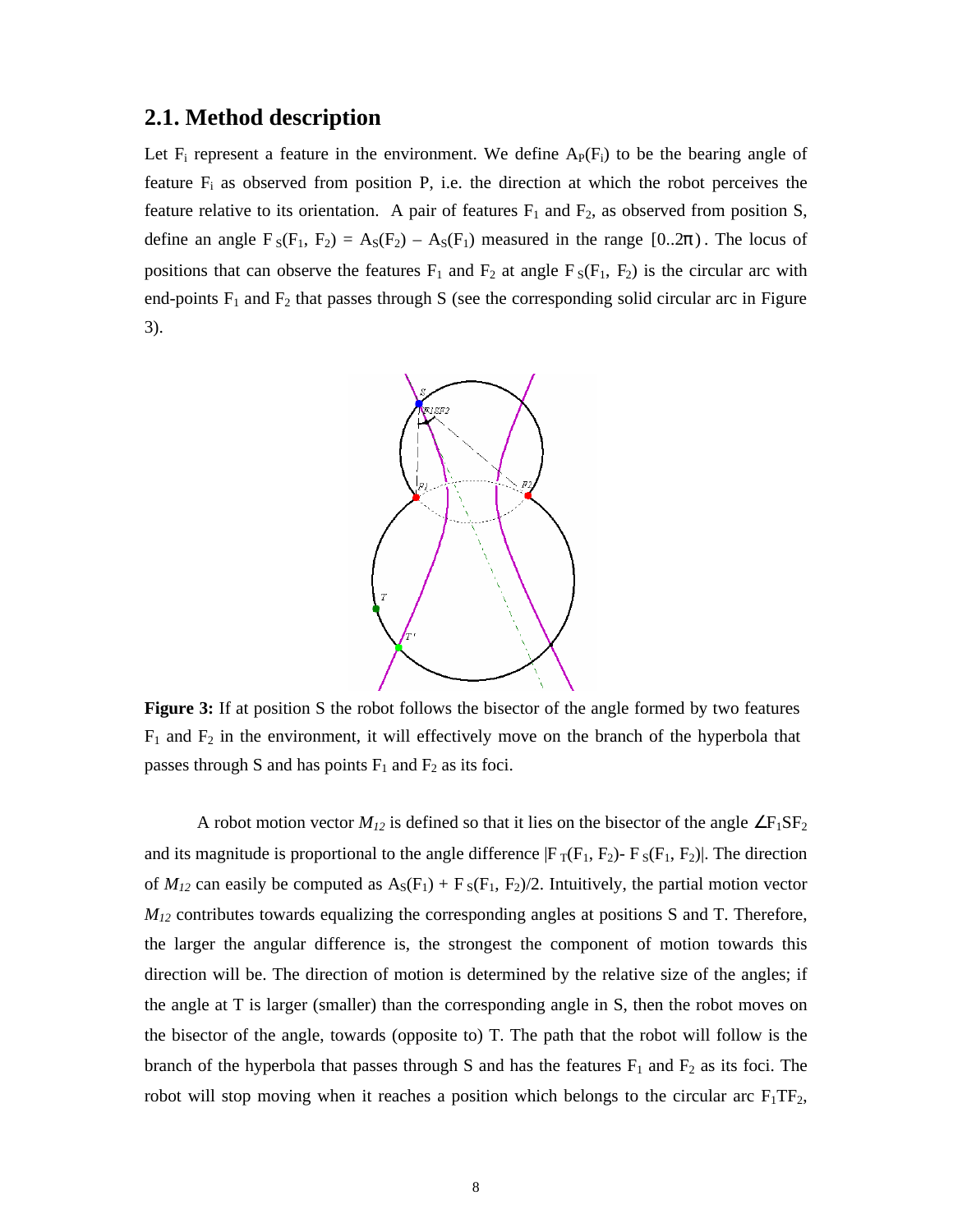since for all points T' on this arc:  $|F_T(F_1, F_2) - F_T(F_1, F_2)| = 0$ . Each of the branches of the hyperbola with  $F_1$  and  $F_2$  as foci, intersect all circles passing through  $F_1$  and  $F_2$ ; consequently it is guaranteed that the robot will both arrive at a point with this property and will stop there.

It is clear that, given only the bearing angles of two features  $F_1$  and  $F_2$ , the robot cannot move from a given point S to a target position T. However, if another feature  $F_3$  is considered, then T is constrained to lie on two more circles, namely the one defined by features  $F_1$ ,  $F_3$  and position T and the one defined by features  $F_2$ ,  $F_3$  and position T. Let us now assume that for each pair of features  $F_i$  and  $F_j$  ( $1 \le i, j \le 3, i \ne j$ ), we define motion vectors  $M_{ij}$  as before and force the robot to move in the direction of the vector sum M of all partial motion vectors  $M_{ij}$ . Figure 4(a) illustrates the quantities involved in the proposed control strategy. Figure 4(b) gives an example of the behavior achieved by a simulated robot utilizing the proposed control strategy. Note that the trace of the robot towards the goal position is not a straight line. This indicates that at each position, the global motion vector *M* is not necessarily directed towards the target position T. Still, for the case of Fig. 4(b), as the robot adjusts its motion vector *M* at every new position, it converges to the goal position. Whether the target position has been reached can easily be verified by checking whether the magnitude of the motion vector  $\boldsymbol{M}$  is zero. Practically, this is achieved by comparing the magnitude of *M* against a predefined, positive threshold that represents the desired tolerance in homing accuracy.



**Figure 4:** Graphical sketch of the control strategy. (a) The three vectors  $M_{12}$ ,  $M_{23}$  and  $M_{31}$ are partial contributions to the global motion vector *M* defined at position S. (b) The black trace corresponds to the path traveled by a simulated robot between the start position S and the target position T. Numbered rectangles correspond to the three features employed by the local control strategy.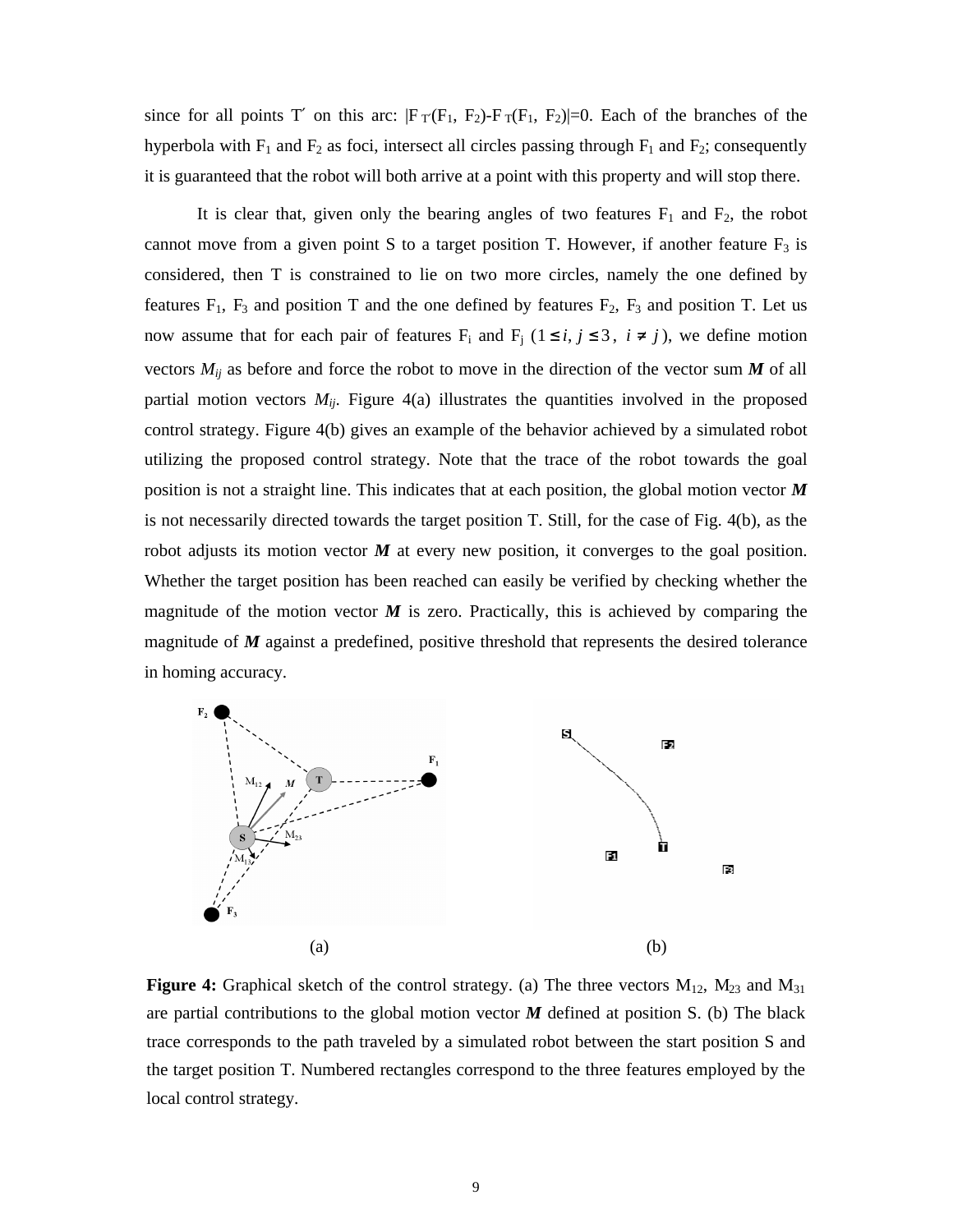### **2.2. Properties of the local strategy**

Given the definition of the motion vector *M*, two questions need to be answered in order for *M* to constitute an appropriate control vector for moving the robot from S to T:

#### *(a) Assuming that the robot's trajectory passes through T, will the robot stop there?*

Assuming perfect sensing, T is the only location on the plane from where three given features can be observed with a specific set of angles. Therefore, if the robot arrives at T, it will stop there because this is the only location on the plane where all  $M_{ij}$  and, therefore,  $\vec{M}$ are equal to zero. A degenerate case arises when the target position T and the three features belong to the same circle. This special case is discussed later in this section.

 (b) *Given a starting position S, which is the locus of positions that are reachable by following the motion vector M?* 

Simulations have been carried out to demonstrate the convergence properties of this control strategy. To do so, the definitions of the *reachable* and *catchment areas* 2 are introduced.

**Definition 1:** Let S be a point on the plane and  $F_1$ ,  $F_2$  and  $F_3$  be three point features on the plane. The reachable area  $R$  (S,  $F_1$ ,  $F_2$ ,  $F_3$ ) is defined as the set of points that the robot can reach starting from S, by employing the bearing angles of features  $F_1$ ,  $F_2$  and  $F_3$  in the proposed control strategy.

**Definition 2:** Let T be a point on the plane and  $F_1$ ,  $F_2$  and  $F_3$  be three features on the plane. The catchment area  $C$  (T,  $F_1$ ,  $F_2$ ,  $F_3$ ) is defined as the set of all starting positions from which T can be reached by employing the bearing angles of features  $F_1$ ,  $F_2$  and  $F_3$  in the proposed control strategy.

The reachable area contains all reachable destinations of a robot initially placed on S and moving according to the proposed control strategy. The catchment area contains all possible starting points of a robot that has reached position T. Although we do not have an analytical proof on the shape of the reachable area, it has been experimentally validated that the set  $\overline{R}$  $(S, F<sub>1</sub>, F<sub>2</sub>, F<sub>3</sub>)$  consists of:

- (a) **Area A1:** the interior of the circle defined by features  $F_1$ ,  $F_2$  and  $F_3$ .
- (b) **Area A2:** the intersections of half-planes defined by the sides of the triangle  $F_1F_2F_3$ .
- (c) **Area A3:** curves that emanate from the circle defined by the three features.

 $\overline{a}$ 

<sup>2</sup> The term "catchment area" was originally proposed by Cartwright and Collett. [7].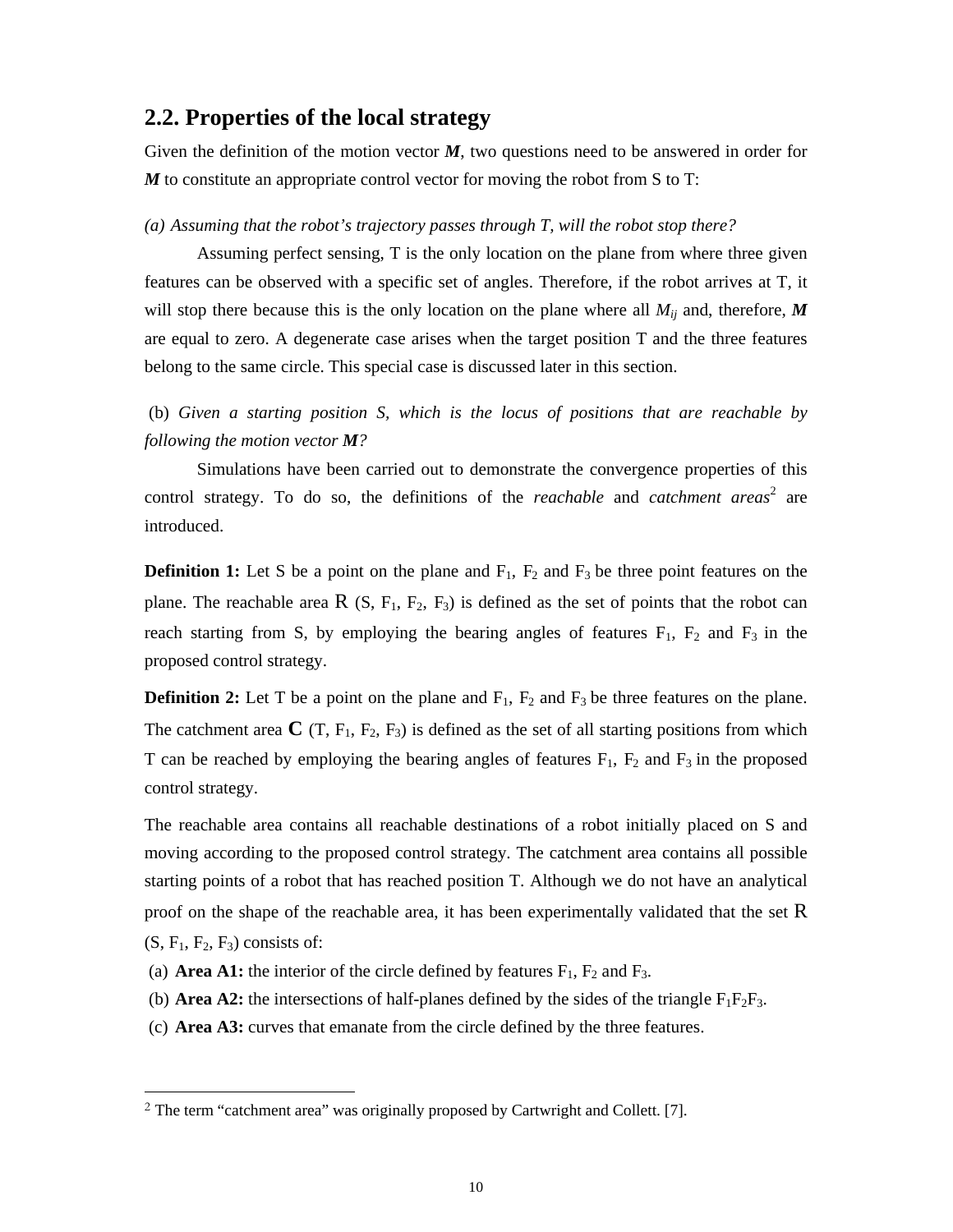Areas A1 and A2 are always reachable, independent of the starting position S. On the other hand, area A3 changes shape depending on S. Figure 5(a) shows illustrative examples. Features  $F_1$ ,  $F_2$  and  $F_3$  are represented by numbered rectangles. The robot starts moving at the position S of a simulated workspace. The reachable area of this starting position is shown in gray color. White color designates areas that the robot cannot reach.

Several simulations have been conducted to monitor the catchment area of points belonging to areas A1 and A2, in order to obtain further evidence to the fact that the shape of these areas does not depend on the starting position. Towards this end, a goal position is set and the starting robot position is varied. Indeed, the catchment area of every point in areas A1 and A2 is the entire plane, which implies that points in these areas are reachable independently of S.



**Figure 5:** Investigation of reachable areas for the case of three features  $F_1$ ,  $F_2$  and  $F_3$ . Reachable area appears in gray color while unreachable area appears in white color. The starting position is designated by the symbol S, while the observed features are numbered. (a) Reachable area for three features in general configuration, (b) reachable area in the case of almost collinear features.

A special case is encountered when the target position and all features belong to the same circle. In this degenerate case, all points on this circle satisfy the stopping criterion. Another special case is encountered when the employed features are collinear. Then, all points on the plane are reachable apart from the line that connects the set of collinear features. This is because in the case of collinear features, the circle defined by the three features degenerates into a half-plane. The region between the extensions of the sides of the degenerate triangle of features is the other half-plane. Thus, points on either side of the line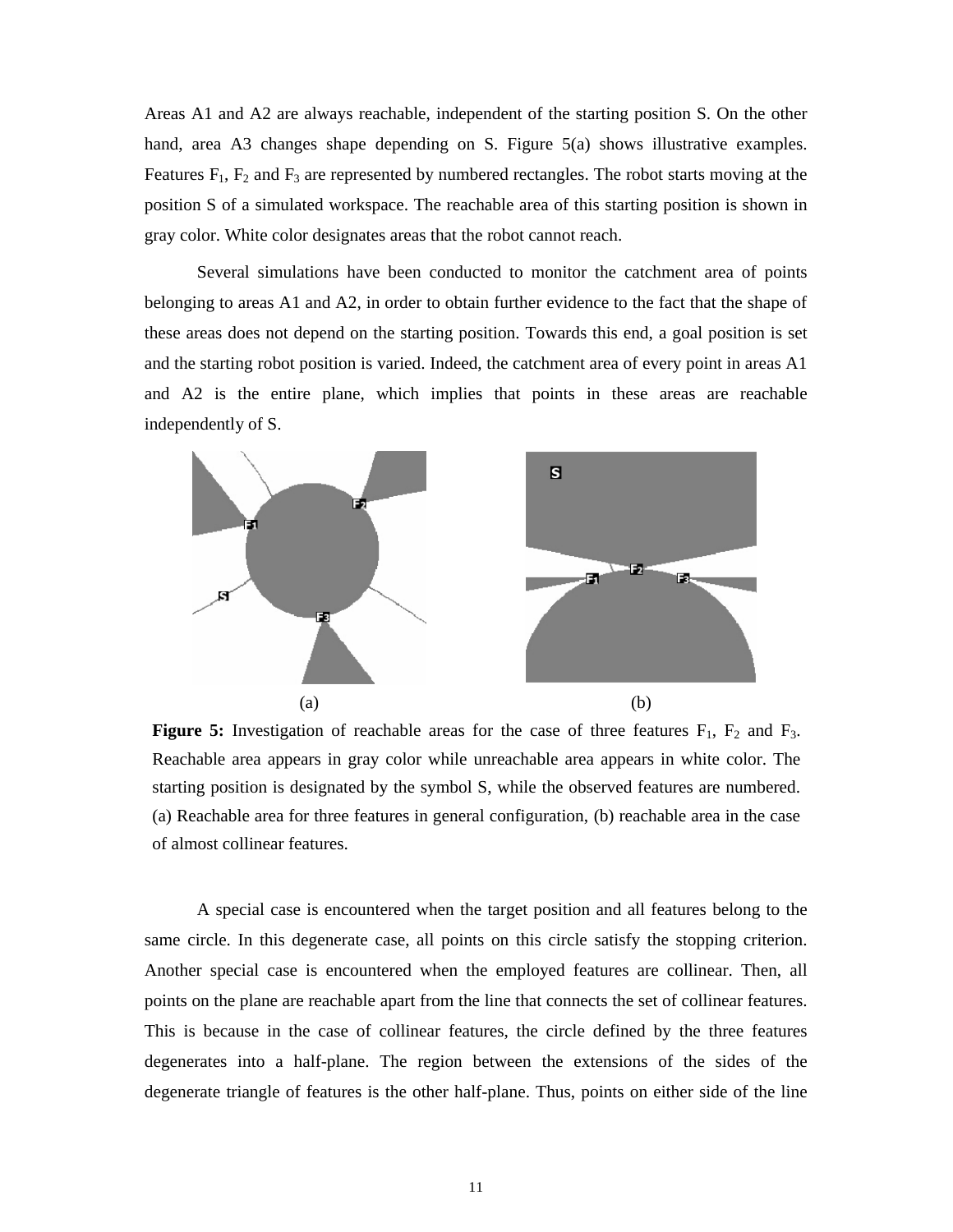defined by the collinear features are reachable. Points exactly on this line are not, because then, the target position and the three features are degenerately co-circular. Figure 5(b) illustrates the case of three almost collinear features.

The proposed control strategy can be generalized to employ more than three features. Each feature pair may contribute to the global motion vector *M*. The shape of the reachable area is much more complex when more than three features are considered. However, simulations have shown that if a point lies within the convex hull of the features, then it is guaranteed to be a reachable position. Figure 6 shows the reachable area for point S when a configuration of five features is employed.

An important question is whether, by measuring bearing angles only, the robot can determine if a specific position T is reachable or not. To develop such a criterion, we consider features in a retinotopic order, as observed from position T, i.e. in an order that guarantees that  $i > j \Leftrightarrow A_T(F_i) > A_T(F_j)$ . Note that the ordering of features depends on the target position T. We then consider the angles  $F_T(F_i, F_i)$ ,  $1 \le i \le n$ ,  $j = (i+1) \mod n$  formed by consecutive features in the defined order. Position T is guaranteed to belong to the convex hull of features  $F_1, F_2, \ldots, F_n$  if:

$$
\forall i \in \{1, \ldots, n\}, \Phi_T(F_i, F_{(i+1)\text{mod } n}) < \mathbf{p}.\tag{1}
$$

Since the convex hull of the features is a subset of the reachable area, the above criterion guarantees that position T is reachable from any starting position. Criterion (1) is sufficient but not necessary, in the sense that there exist reachable positions that do not satisfy it.



**Figure 6:** In the case of more than three features, the shape of the reachable area is more complex compared to that of three features. However, points within the convex hull of the features are always reachable.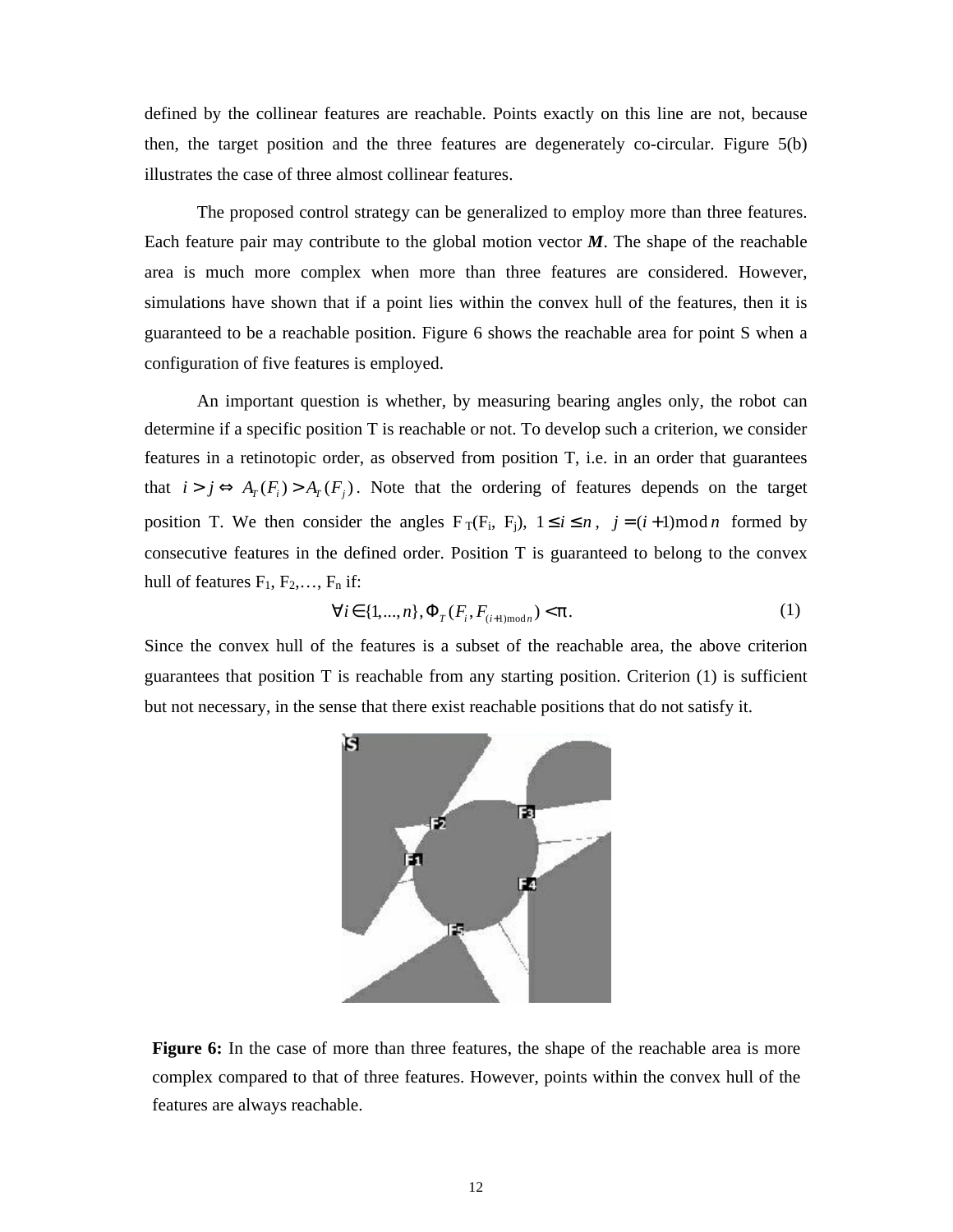### **2.3. Algorithm for the local control law**

We are now in the position to fully describe the algorithm that allows a robot to move from a position S to a position T, given a set of features  $F_1$ ,  $F_2$ , ...,  $F_n$ ,  $n>2$ , that have been corresponded between views S and T, acquired at positions S and T respectively, and for which the bearing angles and  $A_T(F_i)$  are known. Figure 7 presents this algorithm in pseudocode.

#### ß **Input:**

- The angles  $A_T(F_i)$  of features  $F_i$  ( $1 \le i \le n$ ), observed from the target position T. During algorithm execution, *P* denotes the current position of the robot.
- $\blacksquare$  A threshold t for the magnitude of the motion vector *M* determining whether the target position T has been reached.
- **Output:** Upon termination, the robot will reach position T, if position T is reachable.
- ß **Algorithm:**
	- 1. Based on  $A_T(F_i)$ , decide whether position T is reachable or not, by employing the criterion of eq. (1).
	- 2. If position T is unreachable, exit**.**
	- 3. For all  $1 \le i \le n$ , set  $j = (i +1) \mod n$  and compute  $\Phi_T(F_i, F_j)$
	- 4. Repeat {
		- 4.1 Set motion vector  $M = (0,0)$
		- 4.2 For all  $1 \le i \le n$ , do:
			- 4.2.1  $j = (i +1) \mod n$

4.2.4 Add *Mij* to *M*.

- 4.2.2 Compute  $\Phi_p(F_i, F_i)$
- 4.2.3 Define partial motion vectors  $M_{ij}$  as described is section 2.1.

 4.3 Update position P by moving according to motion vector *M*.  $\}$  Until ( $|M|$  < t)

**Figure 7:** The local control strategy that can move a robot from a start position S to a goal position T, given that at least three features have been corresponded between S and T.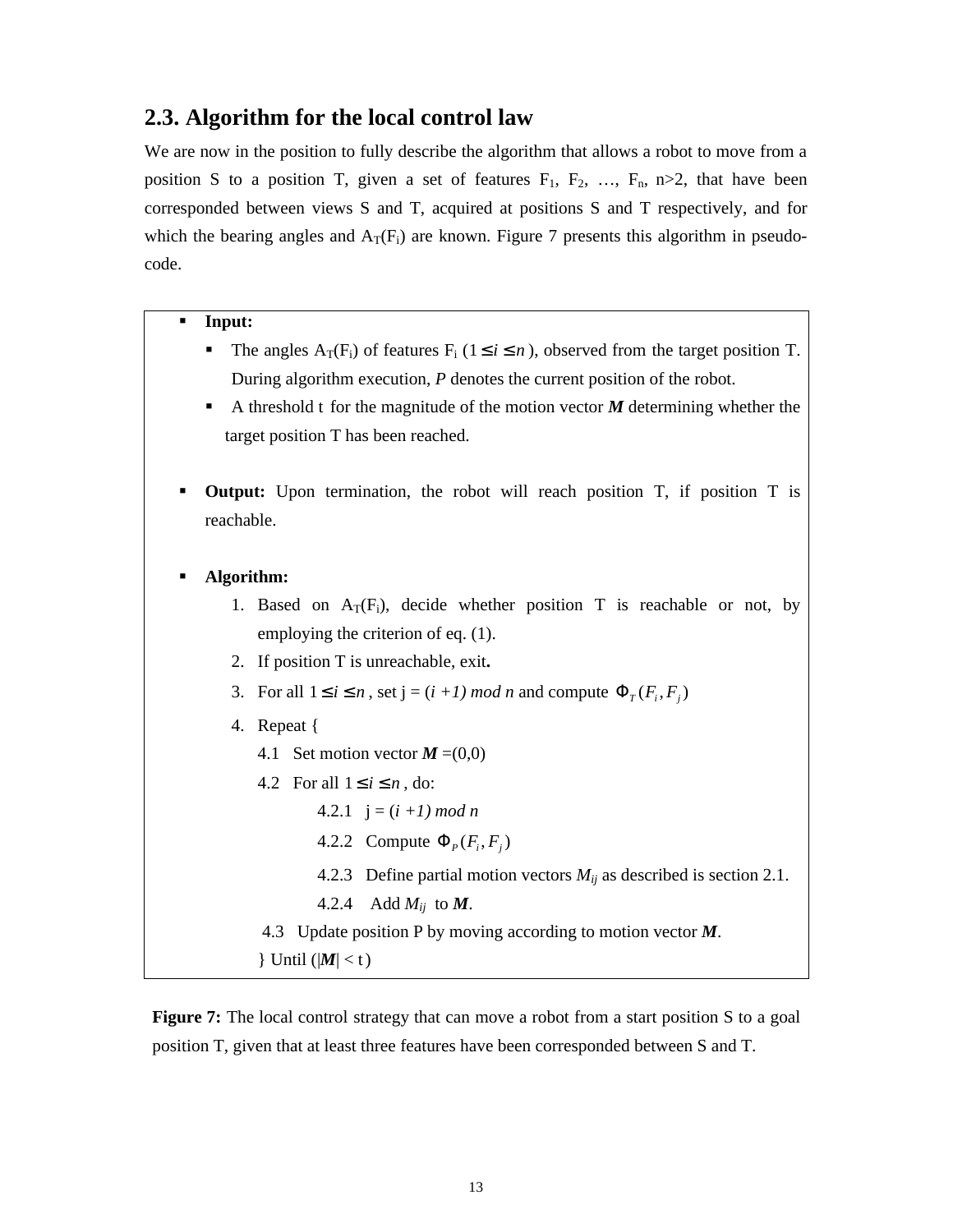# **3. Long-range homing**

Assume that the home H and the goal position G do not have any feature in common and, therefore, the local control strategy presented in section 2 cannot be employed to directly support homing. In order to alleviate this problem, milestone positions (MPs) are introduced. Based on the employed feature selection algorithm, the robot detects features (corners) in the view acquired at its home position. As it departs from this position following the prior path, it continuously tracks these corners in subsequent frames. During its course, some of the initially selected features may be lost while other features may appear. In the first case the system "drops" the features from subsequent tracking. In the second case, features start being tracked. This way, the system builds a "visual memory" where information regarding the "life-cycle" of features is stored. A graphical presentation of this type of memory is shown in Figure 8. The vertical axis in this figure corresponds to all the features that have been identified and tracked during the execution of the prior path. The horizontal dimension corresponds to time. Horizontal black lines correspond to the life cycle of a certain feature. It is theoretically possible for a feature to disappear at some point in time t, and reappear later in the journey of the robot from home position to position G. In this case, the same environmental feature will appear as two distinct features in the visual memory, but this does not affect the homing procedure.



**Figure 8:** Graphical presentation of the memory built to support homing. The task of homing can be decomposed into a series of simpler navigation tasks, which involve visiting sequentially a number of Milestone Positions (MPs) by employing the local control strategy of Fig. 7.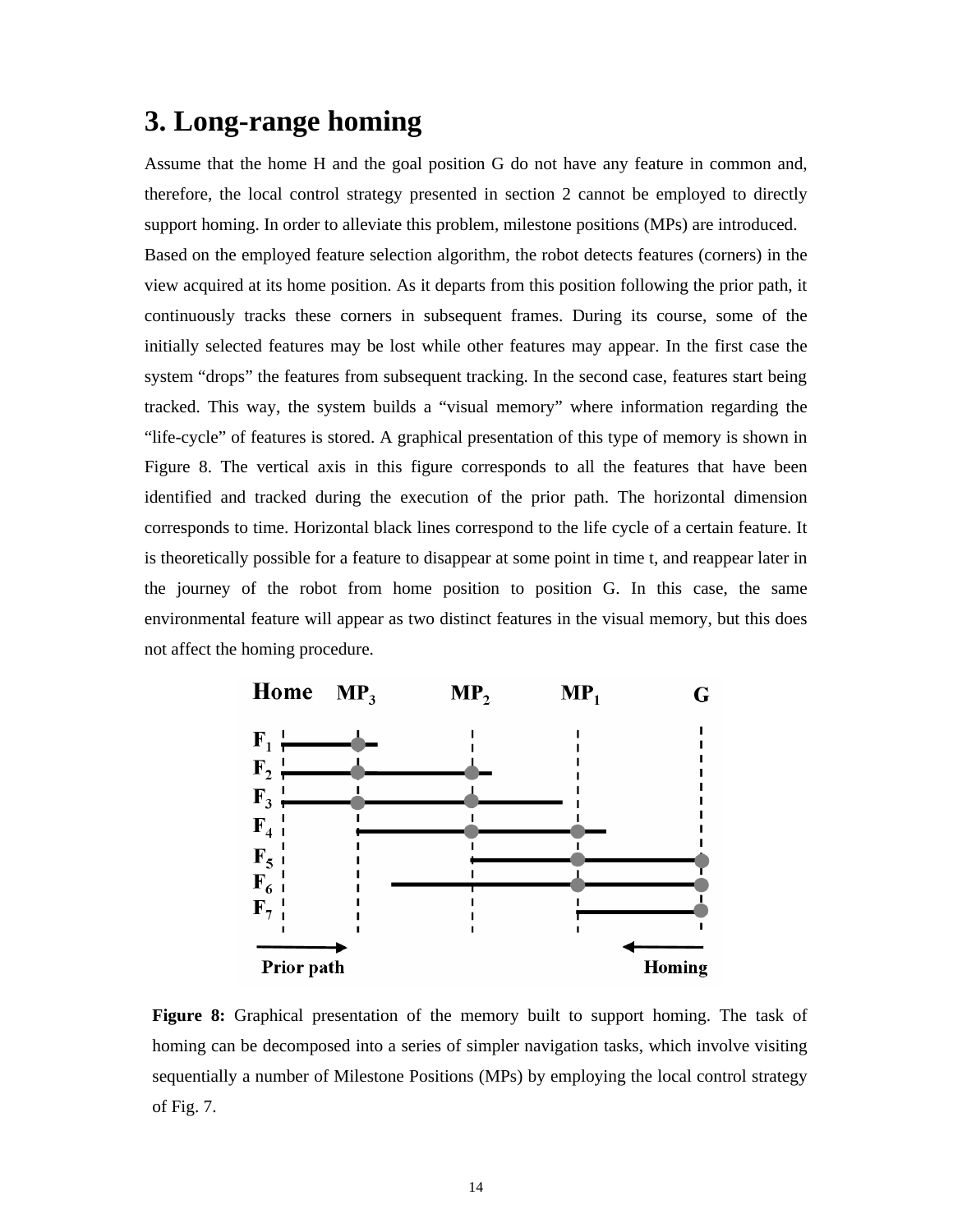As soon as homing is initiated at position G, the robot first decides how far the robot can go towards H based on the extracted and tracked features. A position with these characteristics is denoted as  $MP_1$  in Figure 8. The automatic selection of  $MP_1$  essentially amounts to the problem of finding the three features that are visible at G, have the longest tracked trajectories and their A1 reachability area contains  $MP_1$ . In Figure 8 these are features  $F_5$ ,  $F_6$  and  $F_7$ , which is a trivial selection since there are no other visible features (we also assume that position MP<sub>1</sub> belongs to the reachability region defined by features  $F_5$ ,  $F_6$  and  $F_7$ ). Achieving MP<sub>1</sub> is feasible (by definition) by employing features  $F_5$ ,  $F_6$  and  $F_7$  in the proposed local control strategy because these features can be tracked (and therefore corresponded) between G and  $MP_1$ . The algorithm proceeds in a similar manner to define the next MP towards home. The procedure terminates when the last visited position coincides with the home position.

The local control strategy of Section 2 does not necessarily guarantee the achievement of the orientation with which the robot has previously visited this position. This is because it takes into account the differences of the bearing angles of features and not the bearing angles themselves. This poses a problem in the process of switching from the features that drove the robot to a certain MP to the features that will drive the robot to the next MP. This problem is solved as follows. Assume that the robot has originally visited a position P with a certain orientation and that during homing it arrives at position P′, where P′ denotes the same position, visited under a different orientation. Suppose that the robot arrived at P′ via features  $F_1, F_2, \ldots, F_k$ . The bearing angles of these features as observed from position P are  $A_P(F_1)$  $A_P(F_2),..., A_P(F_k)$  and the bearing angles of the same features as observed from P' are  $A_P(F_1)$  $A_{P}(F_2),..., A_{P}(F_k)$ . Then, it holds that:

$$
A_P(F_i) - A_{P'}(F_i) = f, \ \forall i, 1 \le i \le n ,
$$
 (2)

where  $f$  is constant and equal to the difference in the robot orientation at P and P'. This is because panoramic images that have been acquired at the same location but under a different orientation differ by a constant rotational factor *f*. Since both  $A_P(F_i)$  and  $A_P(F_i)$  are known, *f* can be calculated. Theoretically, one feature suffices for the computation of *f* . Practically, for robustness purposes, all tracked features should contribute to the estimation of *f* . Errors can be due to feature tracking inaccuracies and/or due to the non-perfect achievement of P during homing. For the above reasons, *f* is computed as

$$
f = \text{median}\{A_P(F_i) - A_{P'}(F_i)\}, 1 \le i \le n
$$
\n<sup>(3)</sup>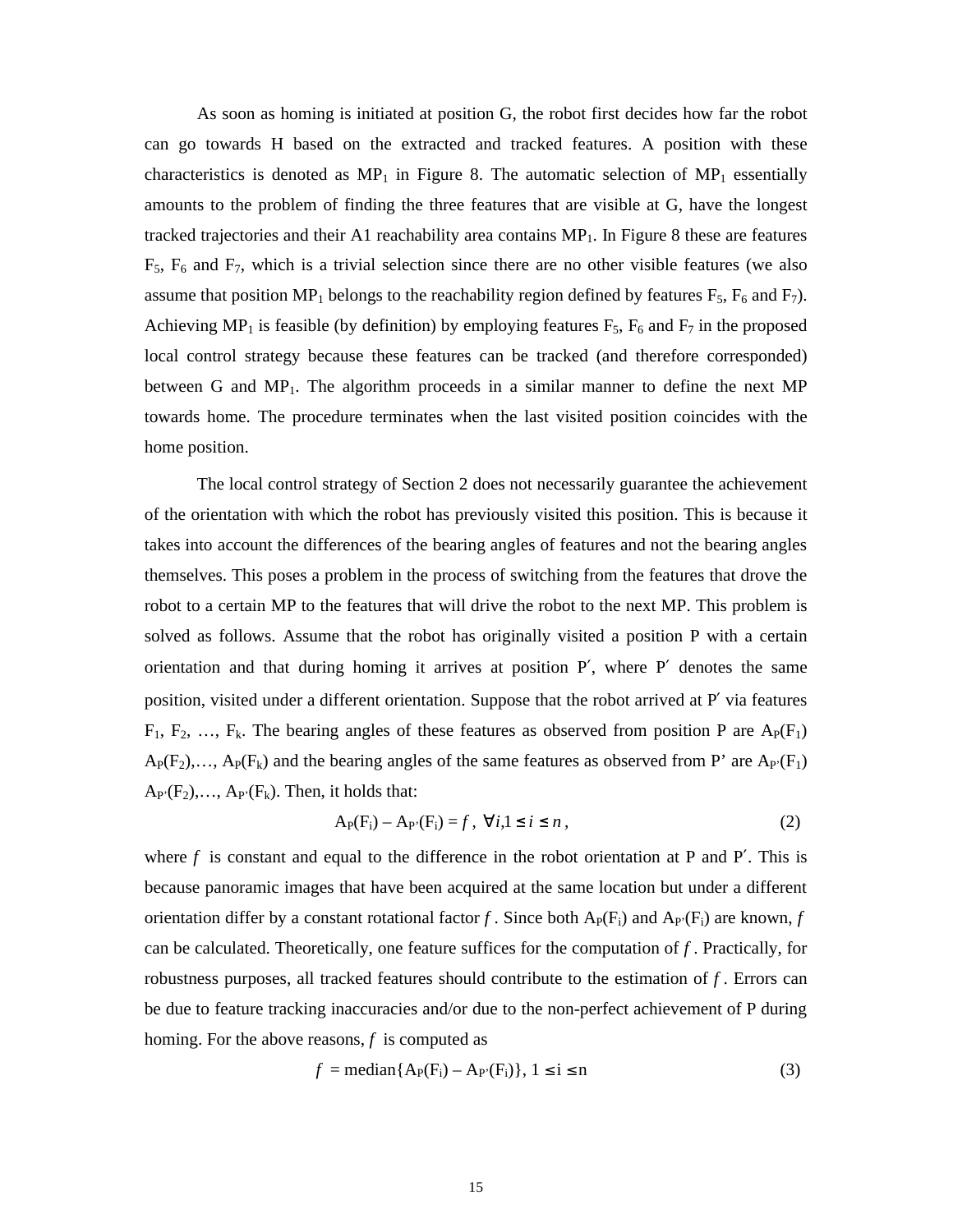Having an estimation of the angular shift *f* between the images acquired at P and P′, the retinal coordinates of all features detected during the visit of P can be predicted. Feature selection is then applied to small windows centered at the predicted locations. This calculation results in registering all features acquired at P and P' and permits the identification of a new MP and the continuation of the homing procedure.

An important decision is the selection of the number of features that should be corresponded between two consecutive MPs. It has been shown that three features suffice, although more features can be used, if available. It is quite important that only a few (three) matched features are required by the local control strategy; this almost guarantees that there will be a series of MPs that when sequentially visited, will lead the robot to its home position. The advantage of considering more than three corresponded features is that reaching MPs (and consequently reaching the home position) becomes more accurate because featuretracking errors are smoothed out. However, as the number of features increases, the number of MPs also increases because it is less probable for a large number of features to "survive" for a long period. In a sense, the homing scheme becomes more conservative and it is decomposed into a larger number of safer, shorter and more accurate reactive navigation sessions. Specific implementation choices and related results are discussed in the experiments section of the paper.

# **4. Panoramic sensing**

In this section we deal with the details pertaining to the detection and tracking of image corners which constitute the perceptual features that are employed by the local control strategy described in section 2 and used in the construction of the visual memory in section 3. Image corners have several attractive properties that favor their selection as the primitive visual information employed by the proposed homing method. Specifically, there are many of them in most indoors environments. Moreover, their definition, extraction and tracking are mathematically rigorous and computationally efficient. Nevertheless, the homing strategy can, in principle, exploit any other point feature that can be extracted from panoramic images (e.g. centroids of detected and tracked colored image blobs).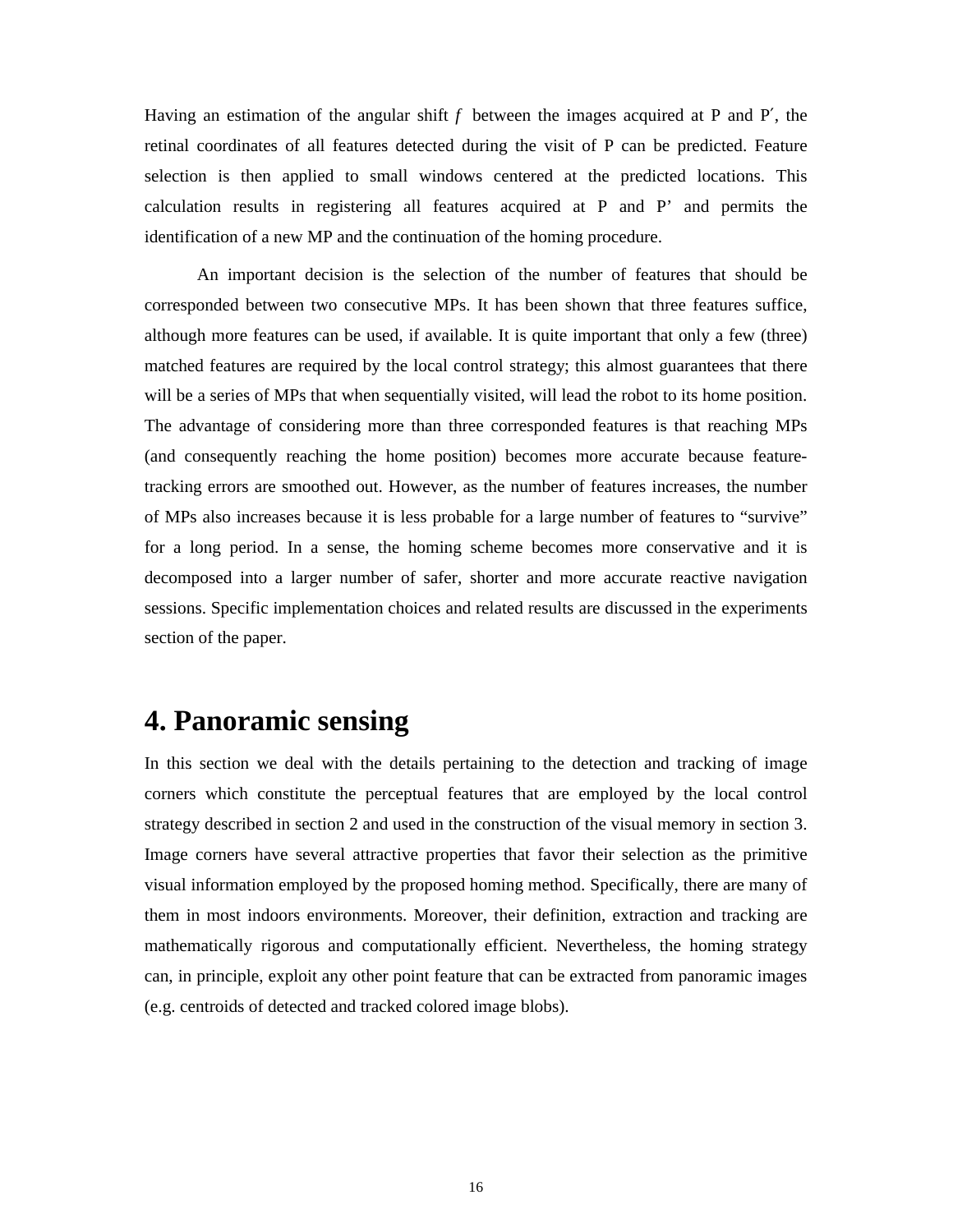### **4.1. Extracting and tracking features in panoramic images**

The local control strategy for moving between adjacent positions is based on the availability of feature correspondences between two panoramic views. If the two views have been acquired from significantly different viewpoints, feature correspondence is a non-trivial task [29]. For this reason, the proposed homing strategy achieves the required feature correspondences through feature tracking in a series of panoramic images that the robot acquires as it moves. This guarantees small inter-frame displacement, which, in turn, facilitates the task of feature correspondence. More specifically, we have employed the KLT tracking algorithm [34, 41]. KLT starts by identifying characteristic image features, which it then tracks in a series of images.

An important property of KLT is that the definition of features to be tracked guarantees optimal tracking. The definition of features is based on the quantity:

$$
Z(i, j) = \left[ \sum_{\sum_{i} \sum_{j} g_{i} g_{j}} \sum_{\sum_{j} \sum_{j} g_{j} g_{j}} \sum_{\sum_{j} \sum_{j} g_{j}} \right],
$$
 (4)

which is defined over an NxN neighborhood of image point (i,j). In eq.(4)  $g_x$  and  $g_y$  are the partial derivatives of the image intensity function. The eigenvalues  $?_1$  and  $?_2$  of the matrix Z are computed. Good features to track are considered those satisfying the rule

$$
\min\{?_1, ?_2\} > t,\tag{5}
$$

where t is a predefined threshold. Tracking is then based on a Newton-Raphson style minimization procedure that minimizes the error vector *e* :

$$
e = \sum \sum [I - J] \begin{bmatrix} g_x \\ g_y \end{bmatrix},
$$
\n(6)

where I and J are the two images containing the features to be tracked. The minimization of *e* is based on the solution of the linear system

$$
Zd = e,\tag{7}
$$

where *d* is the displacement of the tracked feature. In addition to the purely translational model, tracking can take into account the case of an affine image transformation between two consecutive images. Theoretically, the latter is more general and allows tracking of features that have undergone shearing or rotation. Shi and Tomasi [34] propose the use of the translation model for a good displacement measurement of features and confine the affine model to monitoring a feature's quality by checking the dissimilarity between the initial and the current frame.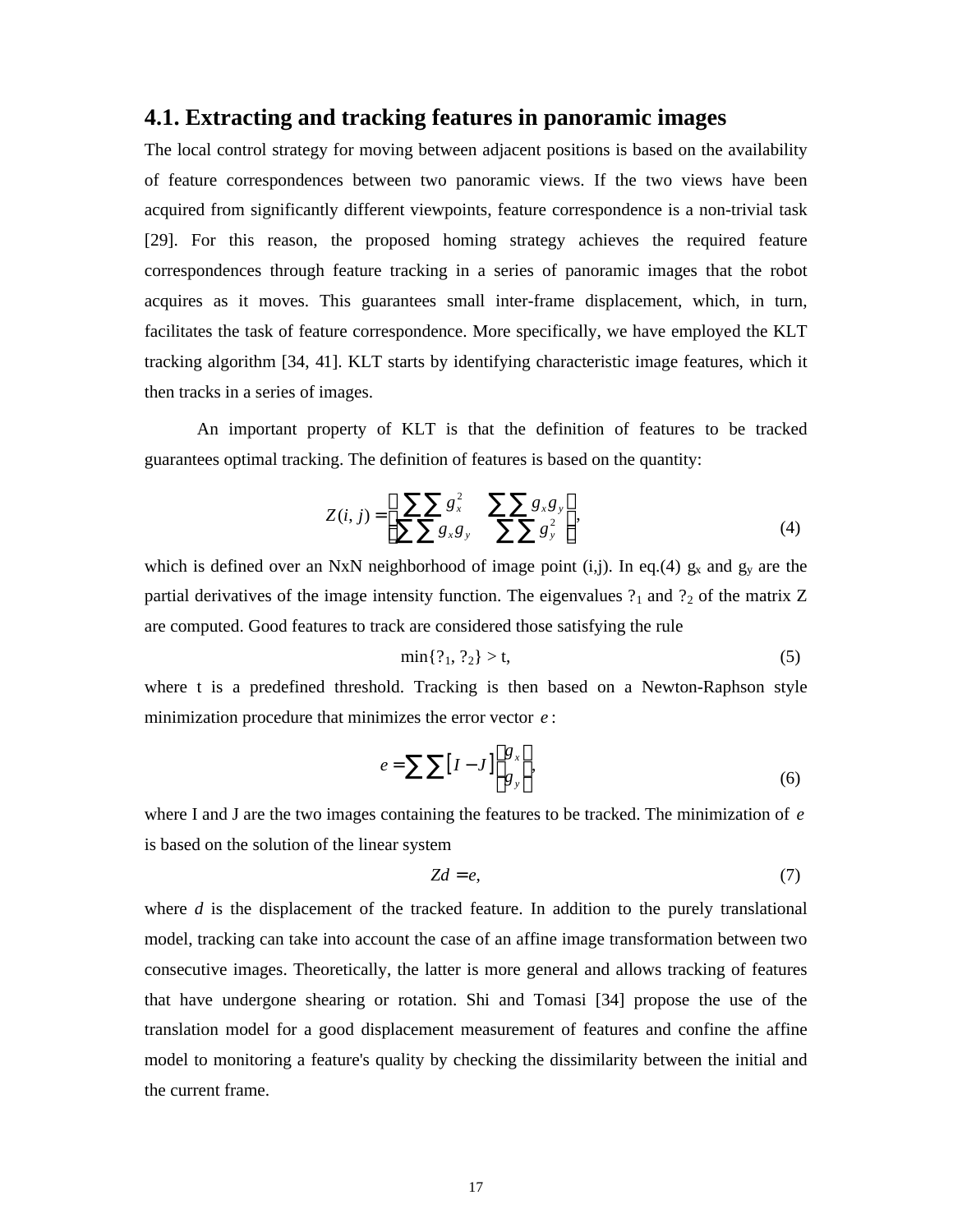The KLT corner detection and tracking is not applied to the panoramic images provided by a panoramic camera (e.g. image of Figure 1) but rather on a cylindrical version of it (e.g. the image of Figure 9). Such an unfolding transformation can easily be achieved using a polar-to-Cartesian transformation [1]. In the resulting cylindrical image, the full  $360^{\circ}$  field of view is mapped on the horizontal image dimension. In the remainder of this paper, if not otherwise stated, the term panoramic image refers to a cylindrical one. Once a corner feature F is detected and tracked in a sequence of such images, its bearing angle  $A<sub>P</sub>(F)$  of the feature can be computed as:

$$
A_{P}(F) = \frac{2\mathbf{p}x_{F}}{D},
$$
\n(8)

where  $x_F$  is the x-coordinate of feature F in the image acquired at position P, and D is the width of this panoramic image in pixels.



**Figure 9:** The result of unfolding the panoramic image of Figure 1.

#### **4.2. Reducing uncertainty in feature tracking**

Feature correspondence may result in feature mismatches which may introduce considerable errors in the computation of the motion vector. One way to eliminate some of these errors is to exploit the ordering of features in panoramas acquired at two different positions. More specifically, features that do not appear in the same order in panoramas acquired at two different positions are excluded from the computation of the global motion vector. In order to detect such features, the Longest Common Subsequence algorithm [14], which is a dynamic programming technique, has been employed. Formally, given two sequences  $X = \langle x_1, x_2, \ldots, x_n \rangle$  $x_k$ > and Z = <z<sub>1</sub>, z<sub>2</sub>, ..., z<sub>m</sub>>, Z is considered a subsequence of X if there exists a strictly increasing sequence  $\langle i_1, i_2, ..., i_k \rangle$  of indices of X such that, for all  $j = 1, 2, ..., k$ ,  $x_i(j) = z_j$ . Given three sequences  $X$ ,  $Y$  and  $Z$ ,  $Z$  is a common subsequence of  $X$  and  $Y$ , if  $Z$  is a subsequence of both X and Y.

Consider now the sequence of features  $FS = \langle F_1, F_2, ..., F_L \rangle$  extracted at the start position S and the sequence  $FT = \langle F_1, F_2, ..., F_K \rangle$  extracted at the goal position. The estimation of the motion vector  $M$  (from S to T) is based on the features contained in the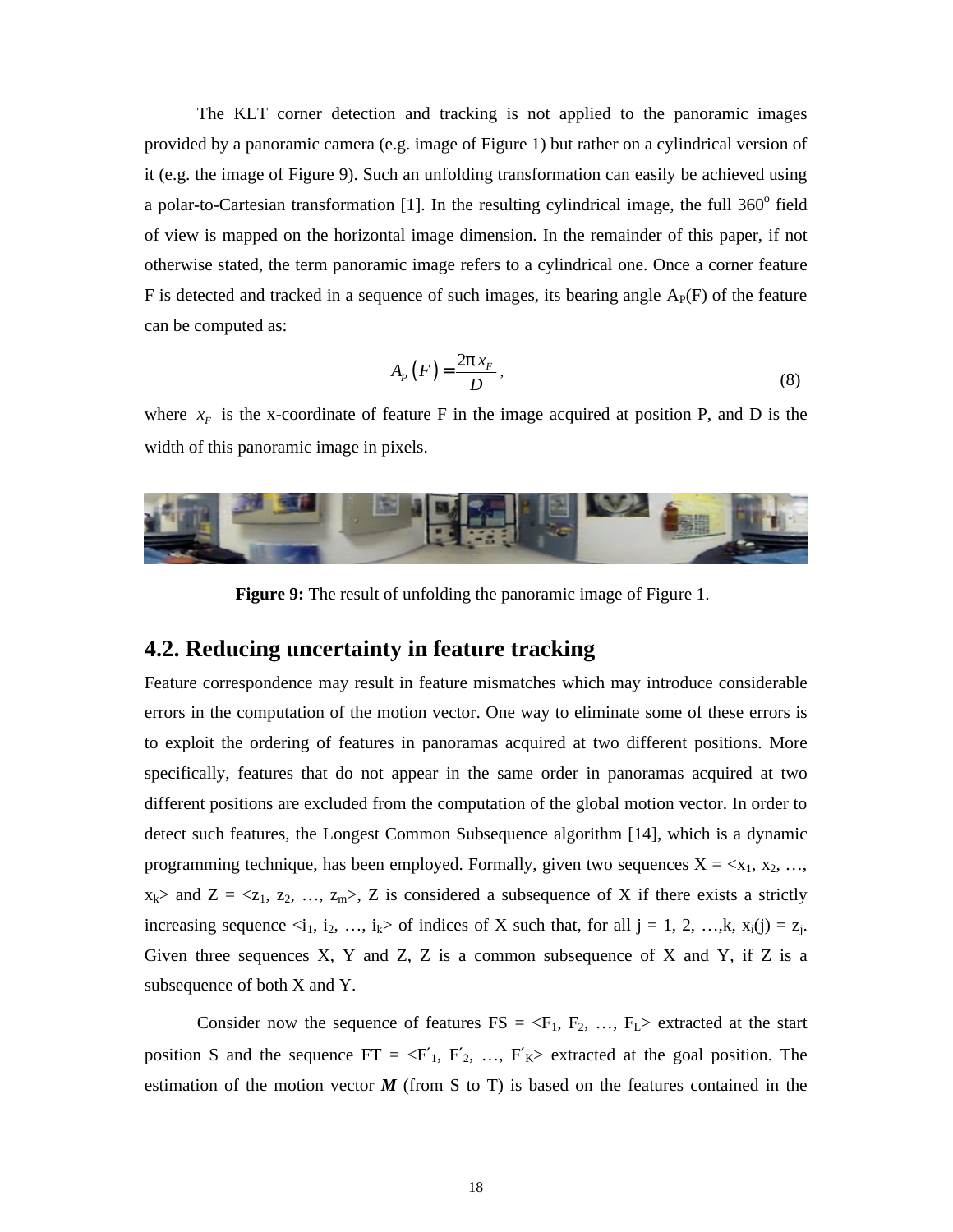maximum-length common subsequence of FS and FT. The time complexity of the Longest Common Subsequence Algorithm is O(L+K).

## **5. Experimental results**

The proposed method has been experimentally tested on LEFKOS, the RWI B21r mobile robotic platform of the Computational Vision and Robotics Laboratory of ICS-FORTH. A panoramic camera has been mounted on top of LEFKOS to provide the necessary panoramic views (see Figure 10). An 800 MHz Pentium III processor was dedicated to vision processing and robot control. The experimental testing took place in a real office environment. No special arrangements and modifications were made in the environment to facilitate the execution of the proposed homing method. Two series of experiments have been conducted aiming at testing different aspects of the proposed homing strategy. Clearly, the robustness of the overall homing strategy heavily depends on the robustness and the accuracy of the local control strategy that moves the robot between successive MPs. In order to quantitatively assess the robustness and accuracy of the local control strategy a series of related experiments have been conducted. Moreover, a series of long-range homing experiments have been executed.

#### **5.1. Experiments with the local control strategy**

The first series of the conducted experiments study the ability of the proposed local control strategy to support robot motion between adjacent positions. In each of these experiments, the robot is placed at a particular home position where it initially detects *N* features. These features are subsequently tracked as the robot moves away from the home position, executing the prior path. The prior path is executed with the robot performing a purely translational motion with a speed of 15 cm/sec. The execution of the prior path is terminated as soon as the number of tracked features drops below a threshold of *M* features. Then, the robot employs the proposed local control strategy to return back to its home position. Six different combinations of values for parameters *N* and *M* were tried to investigate how the performance of the proposed local control strategy is influenced by feature selection. For each pair of parameters *M* and *N*, ten independent navigation sessions were executed resulting in a total of sixty navigation sessions. In all these experiments the home position remained the same; however the directions of the prior paths randomly varied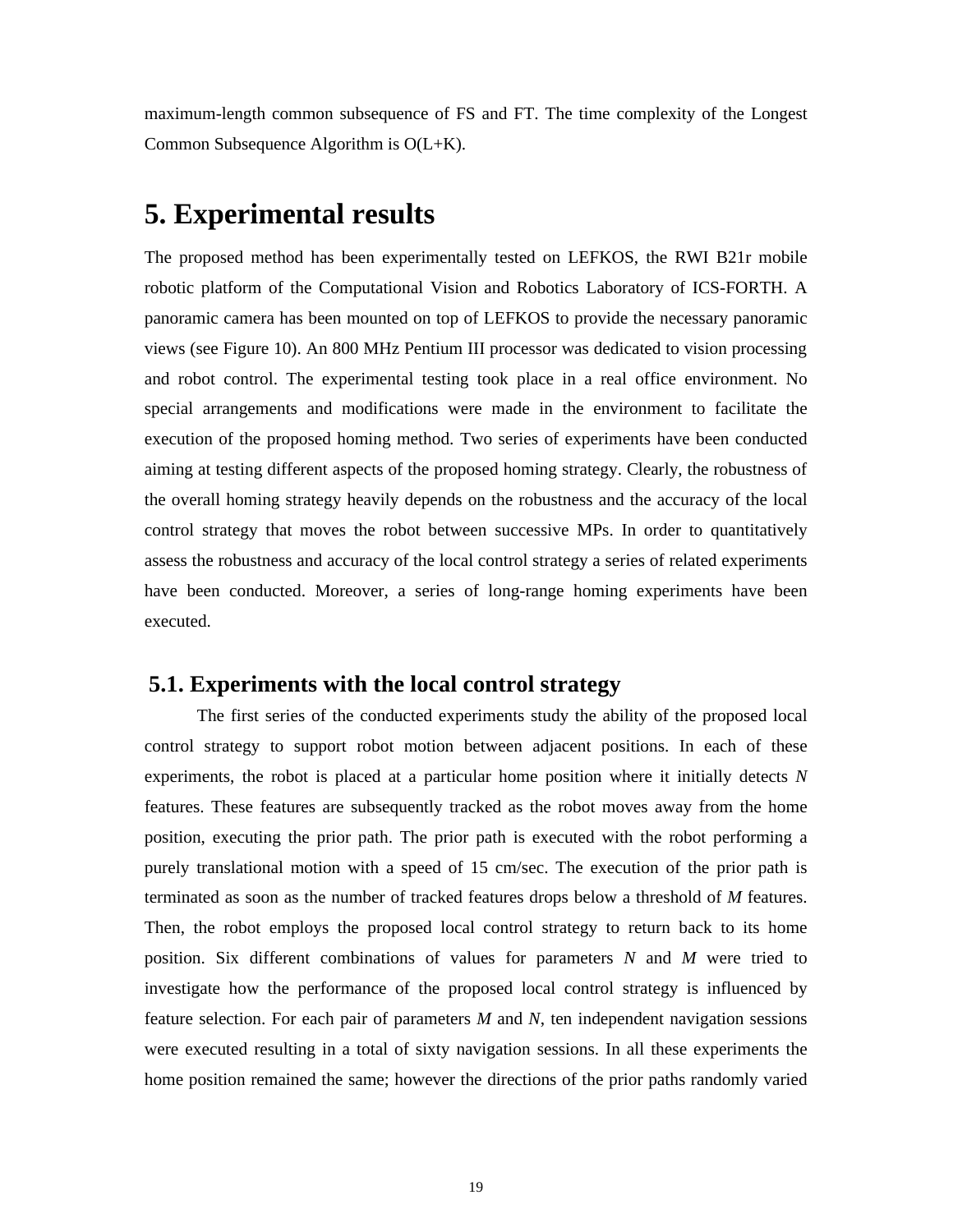among different experiments. Table I summarizes the quantitative results obtained from these experiments.



**Figure 10:** LEFKOS, the mobile robotic platform of ICS/FORTH with a panoramic camera mounted on it.

The first and second rows of Table I measure the average length of the prior path and the standard deviation of this length, respectively. It can be verified that as we relax the constraint on the number of features that should be successfully tracked before starting homing, the path traveled by the robot increases considerably. This occurs at the cost of decreased positional accuracy for homing (third and fourth row of Table I). It is interesting to observe that the effect of accuracy degradation is more profound in the case of smaller *N*. For example, for  $N = 50$ , varying the number of tracked features from 45 to 35 results in an average of 25 centimeters increase in the error when attempting to reach the home position. On the contrary, when 100 features are employed, varying the number of tracked features from 95 to 85 increases the positional error by approximately 2 centimeters. Analogous observations hold for the standard deviation of the positional error. The fifth row of Table I shows the average number of features that are still tracked upon arrival at the home position at the end of the experiment. As it can be verified, the number of features lost during homing is in the same order as the number of features lost during the execution of the prior path. It is important that in all these experiments the robot had to perform a rather complex maneuver including an  $180^\circ$  rotation. This is because the prior path is executed with a purely translational motion, therefore, returning to the home requires 180 degrees of change in robot pose.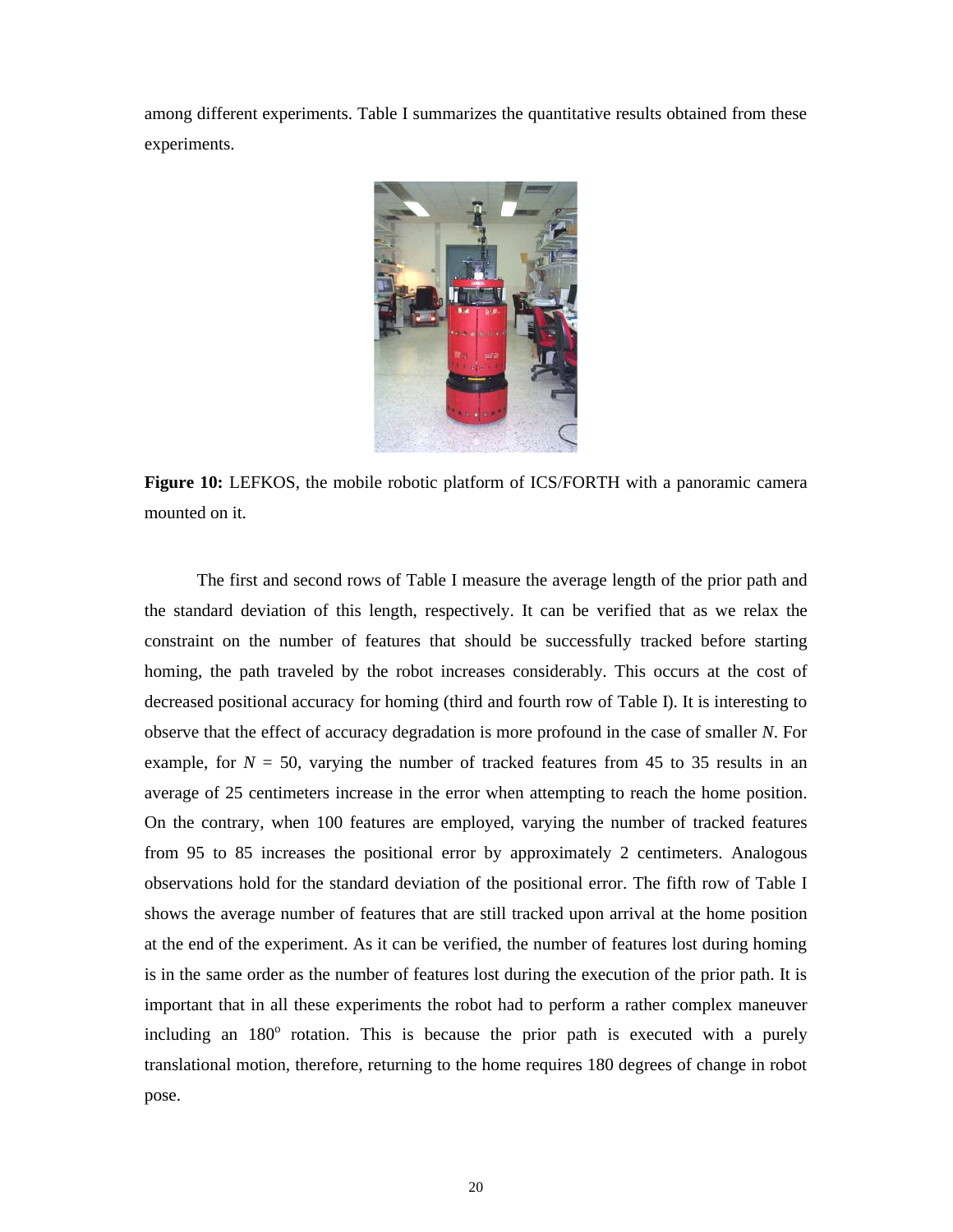|                                       | $N=50$ ,<br>$M=45$ | $N=50$ ,<br>$M=40$ | $N=50$ ,<br>$M=35$ | $N = 100$ ,<br>$M=95$ | $N = 100$ ,<br>$M=90$ | $N = 100$ ,<br>$M = 85$ |
|---------------------------------------|--------------------|--------------------|--------------------|-----------------------|-----------------------|-------------------------|
|                                       |                    |                    |                    |                       |                       |                         |
| Mean distance traveled (m)            | 3.24               | 4.99               | 6.40               | 1.72                  | 3.17                  | 5.71                    |
|                                       |                    |                    |                    |                       |                       |                         |
| St. dev. of the distance traveled (m) | 0.54               | 1.27               | 0.67               | 0.45                  | 0.83                  | 1.11                    |
|                                       |                    |                    |                    |                       |                       |                         |
| Mean homing error (cm)                | 3.20               | 8.90               | 28.40              | 15.20                 | 16.34                 | 17.43                   |
|                                       |                    |                    |                    |                       |                       |                         |
| St. dev. of error (cm)                | 2.35               | 10.08              | 16.97              | 6.75                  | 7.99                  | 9.23                    |
|                                       |                    |                    |                    |                       |                       |                         |
| of<br>number<br>features<br>Average   | 39                 | 35                 | 27                 | 84                    | 79                    | 72                      |
| survived until reaching home          |                    |                    |                    |                       |                       |                         |
|                                       |                    |                    |                    |                       |                       |                         |

**Table I: Performance of the proposed local control strategy in supporting robot motion between adjacent positions**

The above series of examples show that the proposed control law can achieve a target position with remarkable accuracy which clearly depends on the number of features employed. The results also demonstrate that with corner features, many more that the theoretic minimum of three should be employed. This is not a problem because typically, a lot of corners can be detected in indoor environments. Moreover, it should be stressed that the optimal number of features may vary depending on various parameters such as robot speed, the distribution of features in the environment etc.

The accuracy of the proposed method for robot homing is attributed to the use of panoramic vision. It turns out that the accuracy in reaching a certain position depends on the accuracy in localizing the image features but also on the spatial arrangement of features around the target position. To illustrate this, assume a panoramic view that captures a full  $360^\circ$  view of the environment in a typical  $640x480$  image. The dimensions of the cylindrical panoramic images produced by such panoramas are 1394x163, which means that each pixel corresponds to  $0.258^{\circ}$  of the visual field. If a corner detector can localize a corner with an accuracy of 3 pixels, the accuracy of measuring a bearing angle of a feature is  $0.775^{\circ}$  or 0.0135 radians. This implies that the accuracy in determining the angular extent of a pair of features is 0.027 radians, or, equivalently, that all positions in space that view pair of features within the above bounds cannot be distinguished.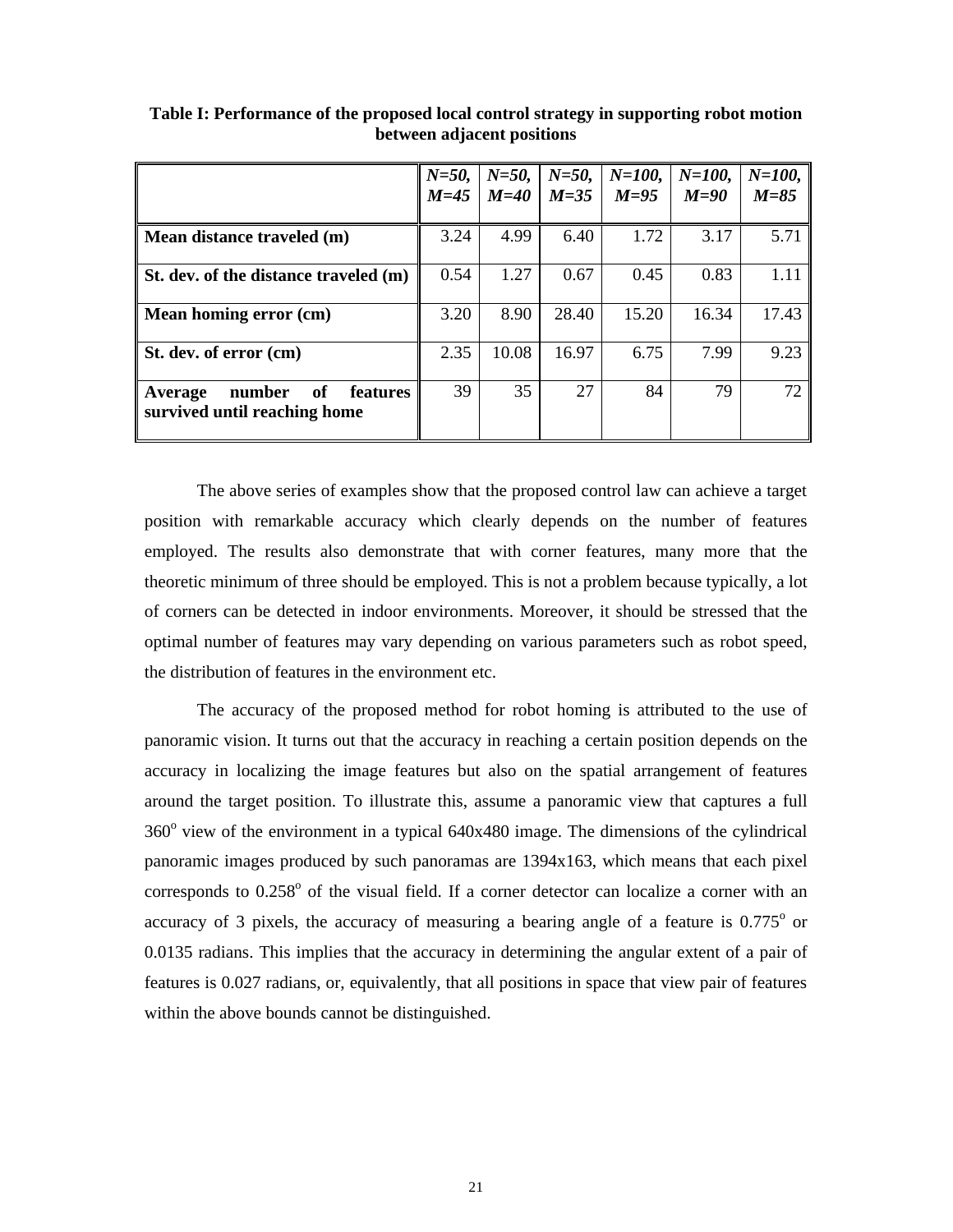

**Figure 11:** Influence of the arrangement of features on the accuracy of reaching a desired position. Dark gray area represents the uncertainty in position due to the error in feature localization (a) for a panoramic camera and (b) for a  $60^{\circ}$  f.o.v. conventional camera.

Figure 11 shows results from related simulation experiments. In Figure 11(a), a simulated robot, equipped with a panoramic camera, observes the features in its environment with the accuracy indicated above. Then the set of all positions that the robot could reach by the proposed control strategy are shown in the figure in dark gray color. It is evident that all such positions are quite close to the true robot location. Figure 11(b) shows a similar experiment but involves a robot that is equipped with a conventional camera with limited field of view that observes three features. Because of the limited field of view, features do not surround the robot. Due to this fact, the fuzziness in determining the true robot location has increased substantially. It is important to note that in the experiment of Figure 11(b) the camera captures 60 $^{\circ}$  of the visual field in a 640x480 image. Thus, each pixel represents 0.094 $^{\circ}$ of the visual field and the accuracy of measuring a bearing angle of a feature is  $0.282^{\circ}$  or 0.005 radians. Thus, accuracy in determining the angular extend of a pair of features is 0.01 radians, which is almost three times larger, compared to the accuracy of the panoramic camera. Thus, although feature localization is more accurate in the case of the hypothesized conventional camera, the uncertainty in reaching a desired position is much higher because of the arrangement of features in the visual field of the robot. In the proposed local control strategy, as shown in section 2.2, each target MP lies within the convex hull of the features that will be used to drive the robot towards it. Since features surround the target position, the accuracy in reaching it is very high. These results indicate that in the context of this work, a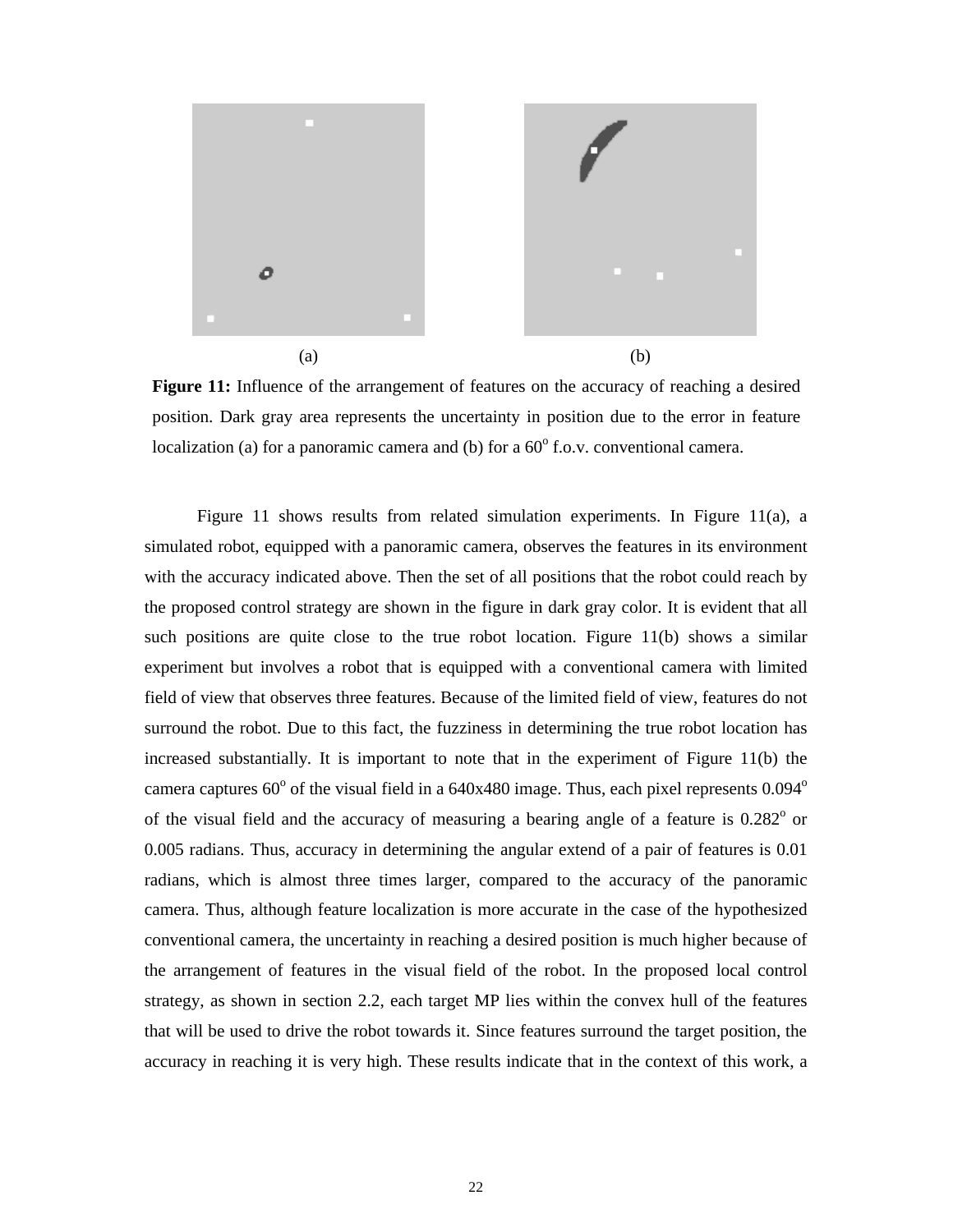sensor that captures a large portion of the visual field is preferable, compared to a sensor that captures more accurately a smaller visual field.



**Figure 12:** Workspace layout for two representative homing experiments. Starting at point G, homing is achieved by visiting three and five MPs in experiments (a) and (b), respectively. The workspace dimensions are approximately 4x9 meters.

### **5.2. Homing experiments**

Figure 12(a) gives an approximate layout of the robots' workspace and the location of the robot's start position in a representative long-range homing experiment. The robot leaves its home position and, after executing a predetermined set of motion commands, reaches position G, covering a distance of approximately eight meters. Then, homing is initiated, and a number of MPs are automatically defined. The robot sequentially reaches these MPs to eventually reach the home position. Note that the properties of the local control strategy applied to reaching successive MPs are such that the homing path is not identical to the prior path. During this experiment, the robot has been acquiring panoramic views and processing them on-line. Image preprocessing involved unfolding of the original panoramic images and gaussian smoothing  $(s=1.4)$ . The resulting images were then fed to the KLT corner tracker. Potential features were searched in 7x7 windows over the whole image. For a feature to be considered as a candidate for tracking, threshold t in eq. (5) was set to 1000. Feature tracking has been accomplished with the aim of image pyramids and the Newton-Raphson iterative minimization scheme. Two pyramid levels have been used. Tracking of a feature was stopped when the determinant of its  $Z$  matrix (eq.(4)) dropped below 0.1. The robot's maximum translational velocity was 4.0 cm/sec and its maximum rotational velocity was 3 deg/sec. These speed limits depend on the image acquisition and processing frame rate and are set to guarantee small inter-frame feature displacements which in turn, guarantee robust feature tracking performance. The 100 strongest features were tracked at each time. After the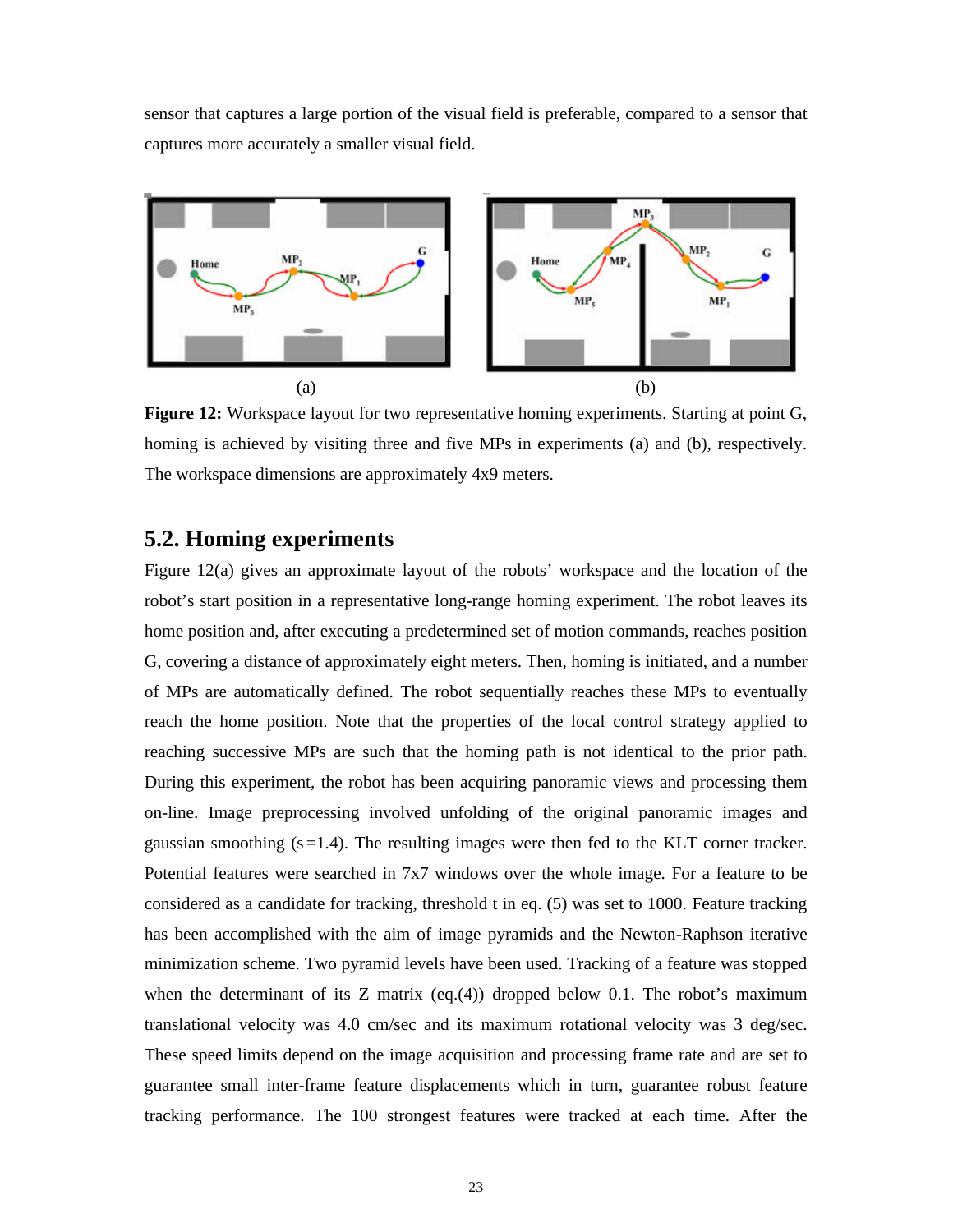execution of the initial path, three MPs were defined so as to guarantee that at least 80 features would be constantly available during homing.



**Figure 13:** Snapshots from a homing experiment. The robot returns back to the home position after the execution of the prior path and the homing route with three MPs. These snapshots correspond to the experiment of Figure 12(a).



**Figure 14:** Cylindrical panoramic view of the workspace from the home position that the robot is approaching in Figure 13. The features extracted and tracked at this image frame are also shown as numbered rectangles.

Figure 13 shows snapshots of the homing experiment as the robot reaches the home position. Figure 14 shows the visual input to the homing algorithm after image acquisition, unfolding and the application of the KLT tracker. The tracked features are superimposed on the image. It must be emphasized that although the homing experiment has been carried out in a single room, the appearance of the environment at positions H and G differs considerably. As it can be observed, the robot has achieved the home position with high accuracy (the robot in Figure 13(c) covers exactly the circular mark on the ground).

In a second experiment, a more complicated scenario was investigated. A number of panels were added to the workspace of Figure 12(a), dividing it into two separate rooms communicating through a narrow passage (see Figure 12(b)). Because of the introduction of the panels, the visual appearance of the two "rooms" is completely different, posing a challenge to feature tracking and to the process of defining the MPs. As it can be seen in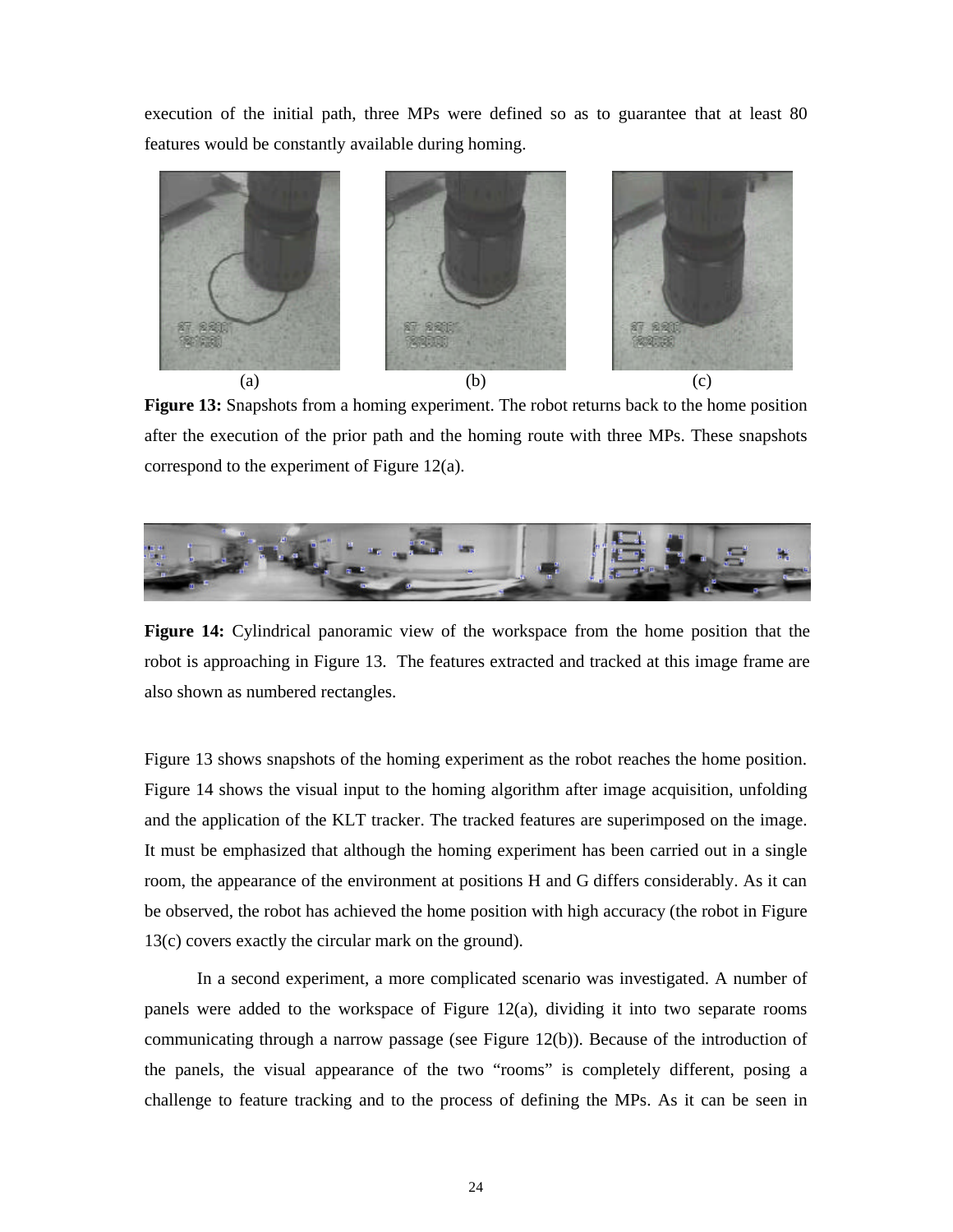Figure 12(b), the robot defined five MPs in this experiment, as opposed to the three MPs of the first experiment. Figure 15 shows snapshots of the homing procedure. It can be verified that homing has been accomplished with an accuracy of a few centimeters.



**Figure 15:** Snapshots from the experiment in which the workspace has been separated into two rooms. The robot is visible (a) initially at its home position, (b) on its way back to the home position and (c) at the final position reached. This experiment corresponds to the workspace of Figure 12(b).

## **6. Discussion**

In this paper, a novel method for robot homing has been proposed. The method is based on tracking image corners in panoramic views of the environment. Tracking has been employed as a means to correspond features in different views of the environment. By memorizing and processing the "life-cycle" of the tracked corners, the robot is able to define MPs that should be revisited sequentially to achieve homing.

The proposed method has a number of attractive properties. A complex behavior such as homing is achieved by exploiting very simple sensory information. More specifically, only corners are extracted and tracked in a series of images and only the evolution of their retinal coordinates in a panoramic view is monitored. It is quite important that robot navigation, a problem typically handled through the use of range information, is achieved without computing any explicit range information. Argyros et al [1] present similar results for a reactive, corridor following behavior. The decomposition of the homing journey to a number of intermediate reactive navigation sessions appears intuitive. Moreover, the accuracy in the achievement of the home position does not depend on the distance traveled by the robot, which constitutes a fundamental problem in odometry-based homing. The final positional error depends only on the last step of the whole procedure (moving from the last MP to the home position).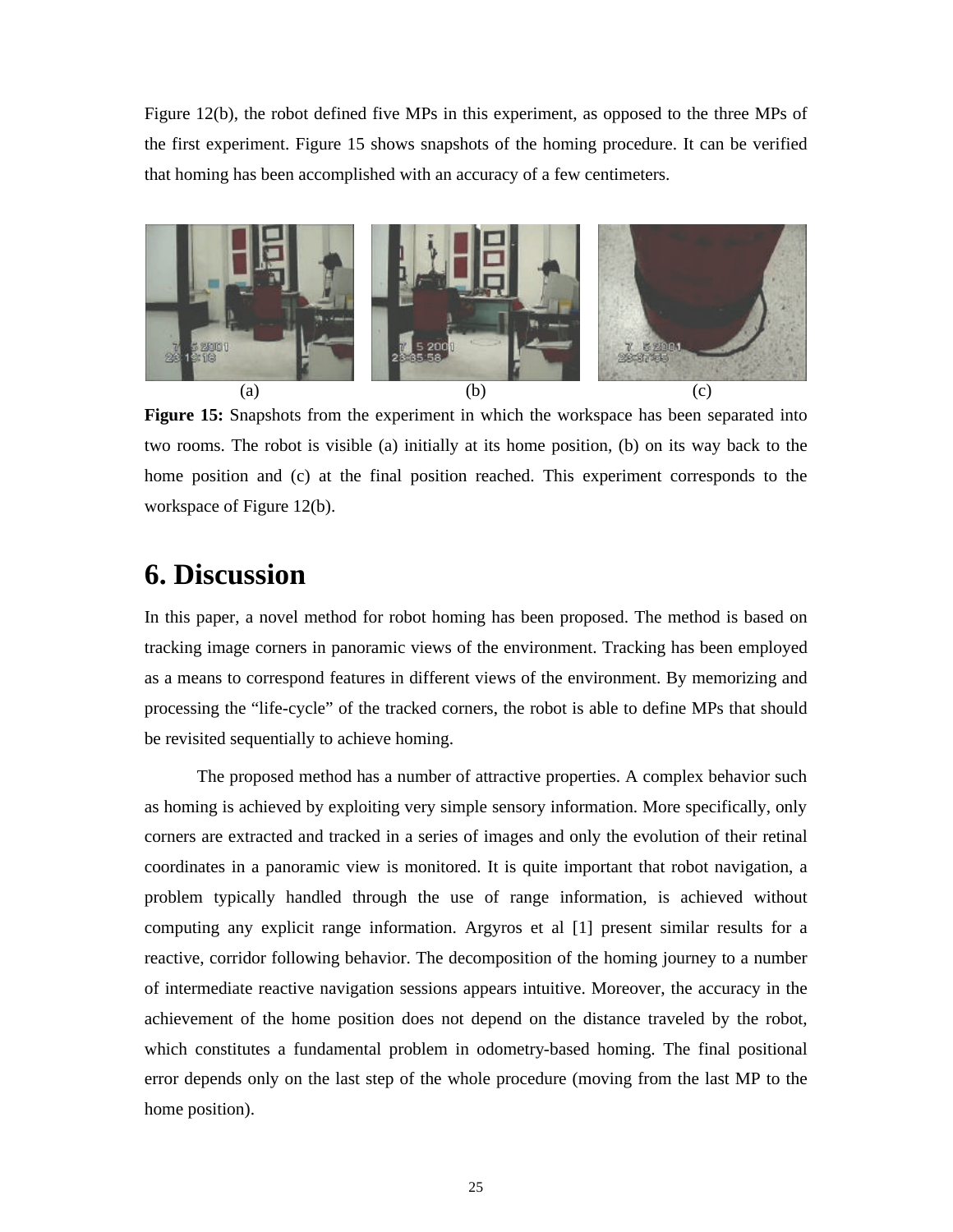This work also reveals the importance of omni-directional visual cues to robot navigation tasks. The proposed scheme depends on the availability of a full  $360^{\circ}$  visual field in a number of ways. A robot equipped with a standard camera with limited visual field cannot easily identify "features seen before" on the way towards home position. Thus, homing becomes a much more difficult task. In environments that lack rich visual content, a panoramic sensor has higher probability of identifying features that are suitable for supporting navigation. A conventional camera would have much less candidate features to select and track because of its limited field of view. Furthermore, as shown earlier, the accuracy in reaching a certain position is improved when the employed features are distributed over a large field of view. With respect to the proposed method, an additional advantage of a  $360^{\circ}$ field of view is that it simplifies the description of the conditions under which the local control law is successful for all possible feature configurations.

An important issue in vision-based homing is the selection of the visual features that can support navigation. In our approach to homing, the selected features were image corners. The advantage of corners is that typically, there are many of them in most indoors environments. Their definition, extraction and tracking are mathematically rigorous and computationally efficient. Their main disadvantage is that correspondence of corners in views acquired from considerably different viewpoints can only be achieved through tracking. This is actually the reason why the proposed approach cannot easily be extended to more complex navigation tasks such as "go to location X". To support such a scenario would imply that the robot memorizes the lifecycle of the features in all paths connecting its current position to all potential target positions. To alleviate this problem an alternative would be to use, instead of corners, characteristic areas of the environment, such as visual landmarks. Current research work is towards this direction.

### **References**

- [1] Argyros, A.A., Tsakiris, D.P. and Groyer C., "Bio-mimetic Centering Behavior for Robotic Systems with Panoramic Sensors", to appear in *IEEE Robotics and Automation Magazine*, Special Issue on Panoramic Robotics, 2004.
- [2] Baltzakis, H., Argyros, A.A., Trahanias, P., "Fusion of Laser and Visual Data for Reliable Robot Motion Planning and Collision Avoidance", *International Journal of Machine Vision and Applications*, 15: 92–100, 2003.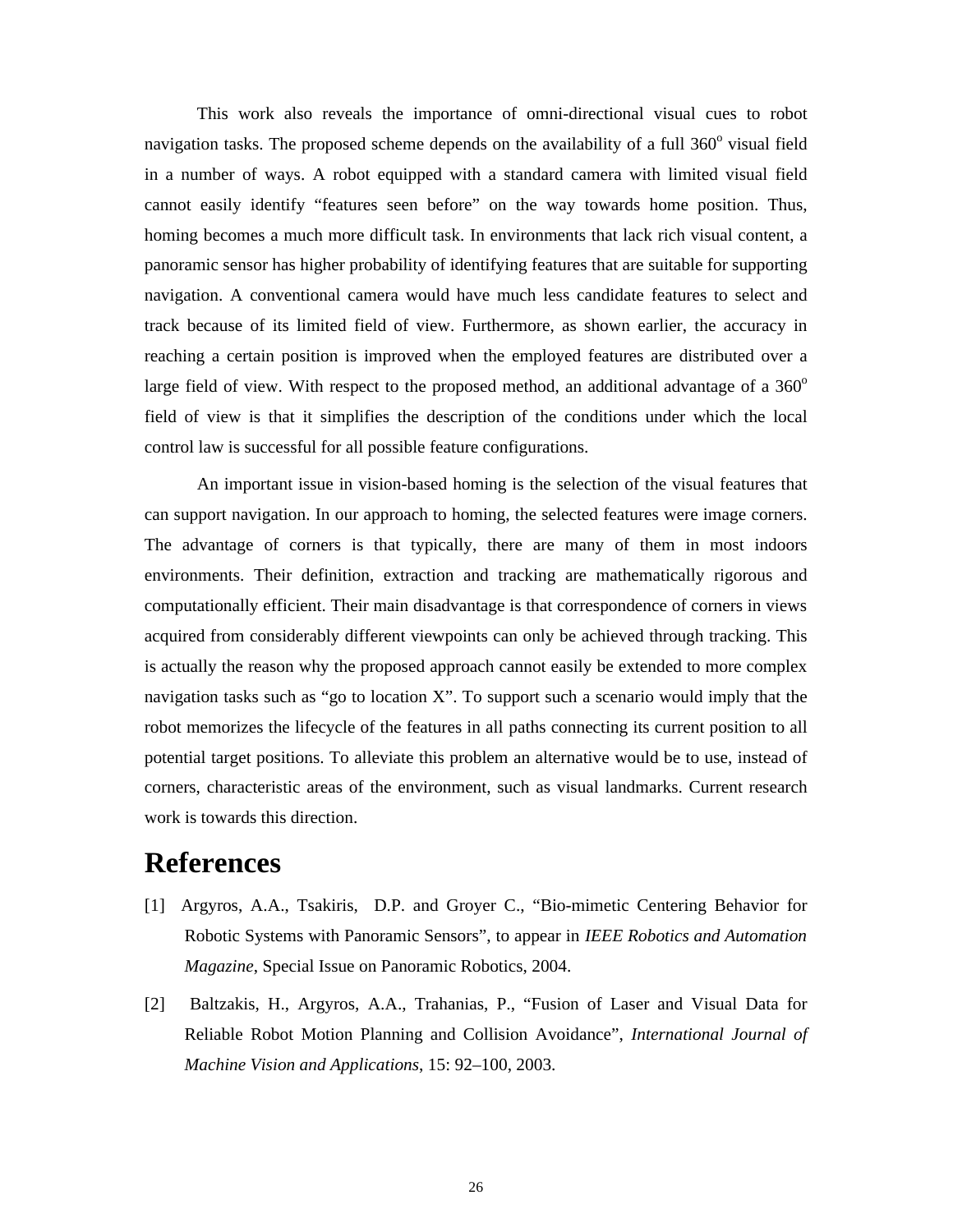- [3] Basri, R., Rivlin, E. and Shimshoni, I., "Visual Homing: Surfing on the Epipoles", in the *Proceedings of the Sixth International Conference on Computer Vision (ICCV-98)*, pages 863-869, Bombay, India, January 4-7, 1998.
- [4] Bianco, G. and Zelinsky, A., "Biologically inspired visual landmark learning and navigation for mobile robots", *in Proceedings of IEEE/RSJ International Conference on Intelligent Robots and Systems (IROS'99)*, pp. 671-676, Korea, October 1999
- [5] Burgard, W., Trahanias, P., Haehnel, D., Moors, M., Schulz, D., Baltzakis, H. and Argyros, A. A., "TOURBOT and WebFAIR: Web-Operated Mobile Robots for Tele-Presence in Populated Exhibitions", in *Proceedings of the IROS 02 Workshop on Robots*  in Exhibition, EPFL, Lausanne, Switzerland, October 2002.
- [6] Burgard, W., Fox, D. and Thrun, S., "Active Mobile Robot Localization", in *Proceedings of the Fifteenth International Joint Conference on Artificial Intelligence (IJCAI'97)*, San Mateo, CA, 1997.
- [7] Cartwright, B. A. and Collett, T. S., "Landmark Learning in Bees: Experiments and Models", *Journal of Computational Physiology*, vol 151, pp. 521-543, 1983.
- [8] Cartwright, B. A. and Collett, T. S., "Landmark Maps for Honeybees", *Biological Cybernetics*, vol 57, pp. 85-93, 1987.
- [9] Cassinis, R., Grana, D. and Rizzi, A., "A Perception System for Mobile Robot Localization", *Machine Learning and Perception, series in Machine Perception Artificial Intelligence*, vol 23, pp. 57-64, Singapore, 1996.
- [10] Chahl, J. S. and Srinivasan, M. V., "Navigation, Path Planning and Homing for Autonomous Mobile Robots Using Panoramic Visual Sensors", in the Proceedings of AISB Workshop on Spatial Reasoning in Mobile Robots and Animals, pp.47-55, Manchester, UK, 1997.
- [11] Choset, H. and Burdick, J., "Sensor-based Exploration: The Hierarchical Generalized Voronoi Graph", *The International Journal of Robotics Research*, vol 19, pp. 96-125, February 2000.
- [12] Collett, T. S., "Insect Navigation en Route to the Goal: Multiple Strategies for the Use of Landmarks", *The Journal of Experimental Biology*, vol 199, pp. 227-235, 1996.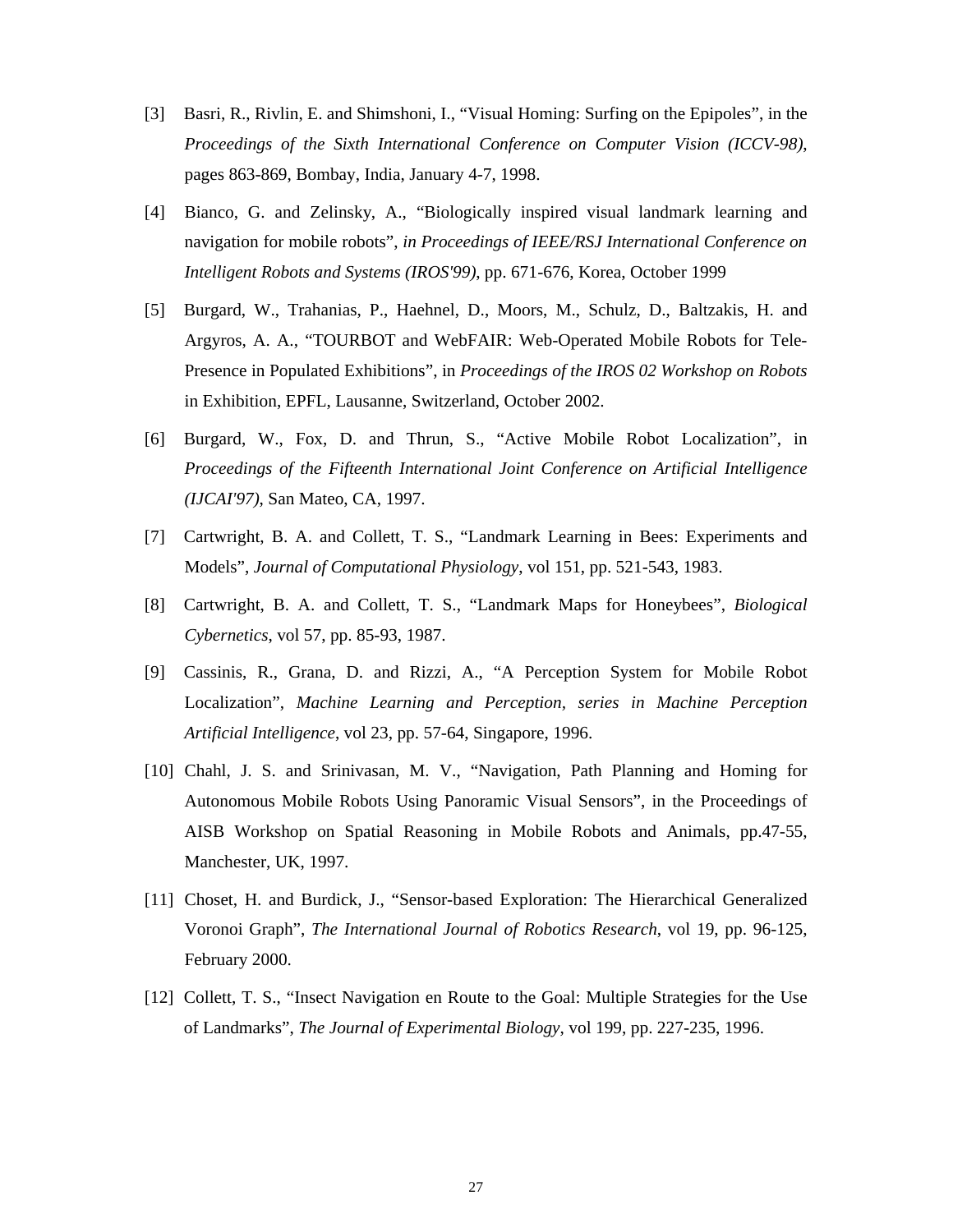- [13] Collett, T. S. and Rees, J. A., "View-based Navigation in Hymenoptera: Multiple Strategies of Landmark Guidance in the Approach to a Feeder", *Journal of Computational Physiology*, vol 181, pp. 47-58, 1997.
- [14] Cormen, T. H., Leiserson, C. E. and Rivest, R. L., *"Introduction To Algorithms"*, MIT Press, McGraw-Hill Book Company, 1996.
- [15] DeSouza, G.N. and Kak A.C., "Vision for Mobile Robot Navigation: A Survey", IEEE Transactions on Pattern Analysis and Machine Intelligence, Vol. 24, No. 2, pp. 237-267, 2002.
- [16] Dyer, F. C., "Spatial Memory and Navigation by Honeybees on the Scale of the Foraging Range", *Journal of Experimental Biology*, vol 99, pp. 147-154, 1996.
- [17] Facchinetti, C. and Hügli, H., "Using and Learning Vision-based Self-positioning for Autonomous Robot Navigation", in the *Proceedings of the MLC-COLT Workshop on Robot Learning*, Rutgers University, New Brunswick, USA, July 1994.
- [18] Fox, D., Burgard, W. and Thrun, S., "Active Markov Localization for Mobile Robots", *Robotics and Autonomous Systems*, 1998.
- [19] Fox, D., Burgard, W., Dellaert, F. and Thrun, S., "Monte Carlo Localization**:** Efficient Position Estimation for Mobile Robots", in the *Proceedings of AAAI-99*, 1999.
- [20] Franceschini, N., Pichon, J. M. and Blanes, C., "From Insect Vision to Robot Vision", *Philosophical Transactions of the Royal Society of London*, vol 337, pp. 283-294, 1992.
- [21] Franz, M. O., Schölkopf, B., Mallot, H. A. and Bülthoff, H. H., "Learning View Graphs for Robot Navigation", *Autonomous Robots*, vol 5, pp. 111-125, 1998.
- [22] Franz, M. O., Schölkopf, B. and Bülthoff, H. H., "Homing by Parameterized Scene Matching", *TR No.46, Max-Planck-Institut für biologische Kybernetik*, February 1997.
- [23] Franz, M. O., Schölkopf, B., Mallot, H. A. and Bülthoff, H. H., "Where did I take that snapshot? Scene-based homing by image matching", Biological Cybernetics, vol 79, pp. 191-202, 1998.
- [24] Franz, M. O. and Mallot, H. A., "Biomimetic Robot Navigation", *Technical Report No.65, Max-Planck-Institut für Biologische Kybernetik*, October 1998.
- [25] Gaussier, P, Joulain, C., Banquet, J. P., Leprtre, S. and Revel, A. "The visual homing problem: An example of robotics/biology cross fertilization", *Robotics and Autonomous Systems*, vol 30, 1-2, pp. 155-180, January 2000.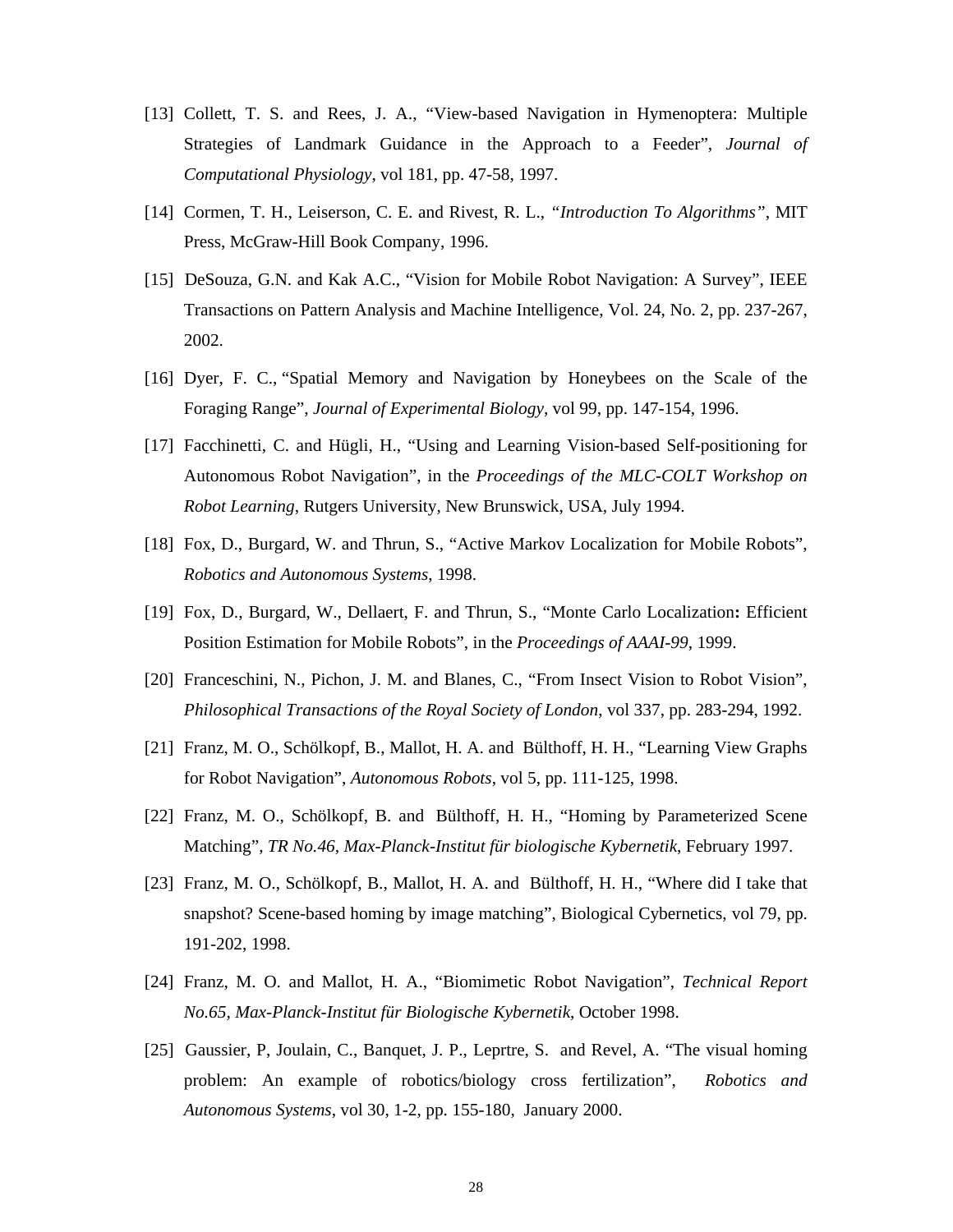- [26] Gutmann, J. S., Burgard, W., Fox, D. and Konolige, K., "An Experimental Comparison of Localization Methods", in the *Proceedings of the 1998 IEEE/RSJ, International Conference on Intelligent Robots and Systems*, Victoria, B.C., Canada, October 1998.
- [27] Kröse, B.J.A., Vlassis, N., and Bunschoten, R., "Omnidirectional vision for appearance-based robot localization", In G.D. Hagar, H.I. Cristensen, H. Bunke, and R. Klein, editors, *Sensor Based Intelligent Robots: International Workshop, Dagstuhl Castle, Germany, October 2000, Selected Revised Papers*, no 2238 Lecture Notes in Computer Science, pages 39-50. Springer, 2002.
- [28] Lambrinos, D., Möller, R., Labhart, T., Pfeifer, R. and Wehner, R., "Mobile Robot Employing Insect Strategies for Navigation", *Robotics and Autonomous Systems*, vol 30, pp. 39-64, 2000.
- [29] Lourakis M., Tzurbakis S., Argyros A. A. and Orphanoudakis S., "Feature Transfer and Matching in Disparate Views through the Use of Plane Homographies", IEEE Transactions on Pattern Analysis and Machine Intelligence, (T-PAMI), vol 25, no 2, pp. 271-276, February 2003.
- [30] Matsumoto, Y. Sakai, K., Inaba, M., Inoue, H., "View-based approach to robot navigation", in proceedings of IEEE/RSJ International Conference on Intelligent Robots and Systems (IROS 2000), vol 3, pp. 1702 – 1708.
- [31] Möller R., "Insect Visual Homing Strategies in a Robot with Analog Processing", *Biological Cybernetics, special issue in "Navigation in Biological and Artificial Systems"*, vol 83, no 3, pp. 231-243, 2000.
- [32] Rizzi, A., Duina, D., Inelli, S. and Cassinis, R., "Unsupervised Matching of Visual Landmarks for Robotic Homing using Fourier-Mellin Transform", *International Conference on Intelligent Autonomous Systems*, Venice, Italy, 2000.
- [33] Santos-Victor, J., Vassallo, R. and Schneebeli, H. J., "Topological Maps for Visual Navigation", in the *First International Conference on Computer Vision Systems*, Las Palmas, Canaries, January 1999.
- [34] Shi, J. and Tomasi, C., "Good Features to Track", *Technical Report 93-1399, Department of Computer Science, Cornell University*, November 1993.